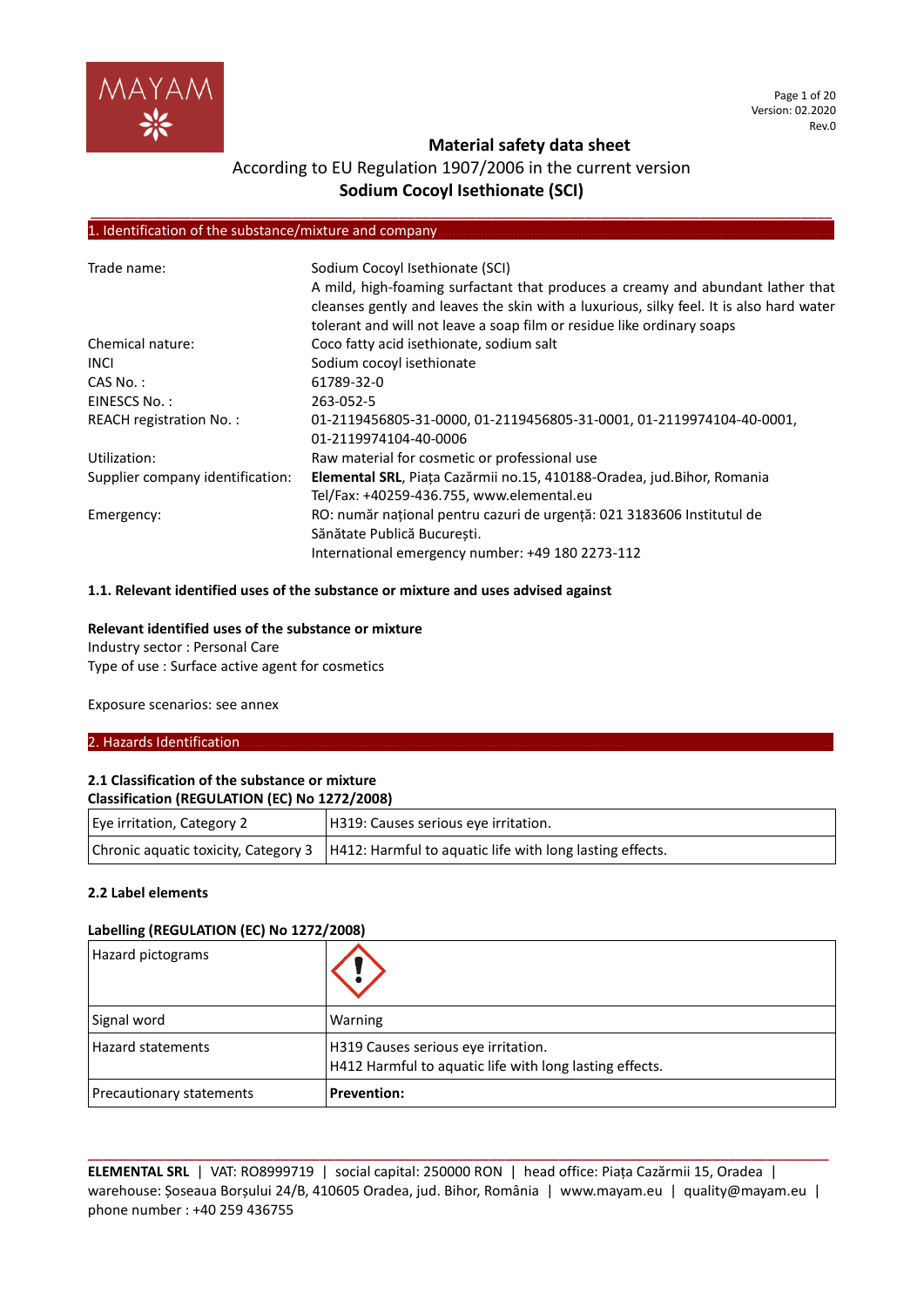

Page 2 of 20 Version: 02.2020 Rev.0

## **Material safety data sheet**

# According to EU Regulation 1907/2006 in the current version **Sodium Cocoyl Isethionate (SCI)**

| P264 Wash skin thoroughly after handling.                                    |
|------------------------------------------------------------------------------|
| P273 Avoid release to the environment.                                       |
| P280 Wear eye protection/face protection.                                    |
| <b>Response:</b>                                                             |
| P305 + P351 + P338 IF IN EYES: Rinse cautiously with                         |
| water for several minutes. Remove contact lenses, if present and easy to do. |
| Continue rinsing.                                                            |
| P337 + P313 If eye irritation persists: Get medical advice/attention.        |
| Disposal:                                                                    |
| P501 Dispose of contents/ container to an approved waste disposal plant.     |

## **2.3 Other hazards**

This substance/mixture contains no components considered to be either persistent, bioaccumulative and toxic (PBT), or very persistent and very bioaccumulative (vPvB) at levels of 0.1% or higher. Risk of dust explosion.

### 3. Declaration of ingredients.

## **3.1 Substances**

Substance name: Coco fatty acid isethionate, sodium salt EC-No. 263-052-5

## **3.2 Hazardous components**

| <b>Chemical name</b>                       | CAS-No./ EC-No.         | Concentration (% w/w) |  |
|--------------------------------------------|-------------------------|-----------------------|--|
| Coconut fatty acid isethionate-sodium salt | 61789-32-0<br>263-052-5 | $>= 90 - 5 = 100$     |  |
| Fatty acids, C8-18 and C18-unsatd.         | 67701-05-7<br>266-929-0 | $>= 3 - 10$           |  |

## 4. First aid measures………………………………………………………………………………………… ………

## **4.1 Description of first aid measures**

| General advice          | Remove/Take off immediately all contaminated clothing.                                                           |
|-------------------------|------------------------------------------------------------------------------------------------------------------|
| l If inhaled            | If inhaled, remove to fresh air. Get medical advice/attention.                                                   |
| In case of skin contact | In case of contact, immediately flush skin with plenty of water.                                                 |
| In case of eye contact  | Rinse immediately with plenty of water, also under the eyelids, for at least 15<br>minutes. Consult a physician. |
| If swallowed            | Get medical attention immediately.                                                                               |

## **4.2 Most important symptoms and effects, both acute and delayed**

**ELEMENTAL SRL** | VAT: RO8999719 | social capital: 250000 RON | head office: Piața Cazărmii 15, Oradea | warehouse: Șoseaua Borșului 24/B, 410605 Oradea, jud. Bihor, România | www.mayam.eu | quality@mayam.eu | phone number : +40 259 436755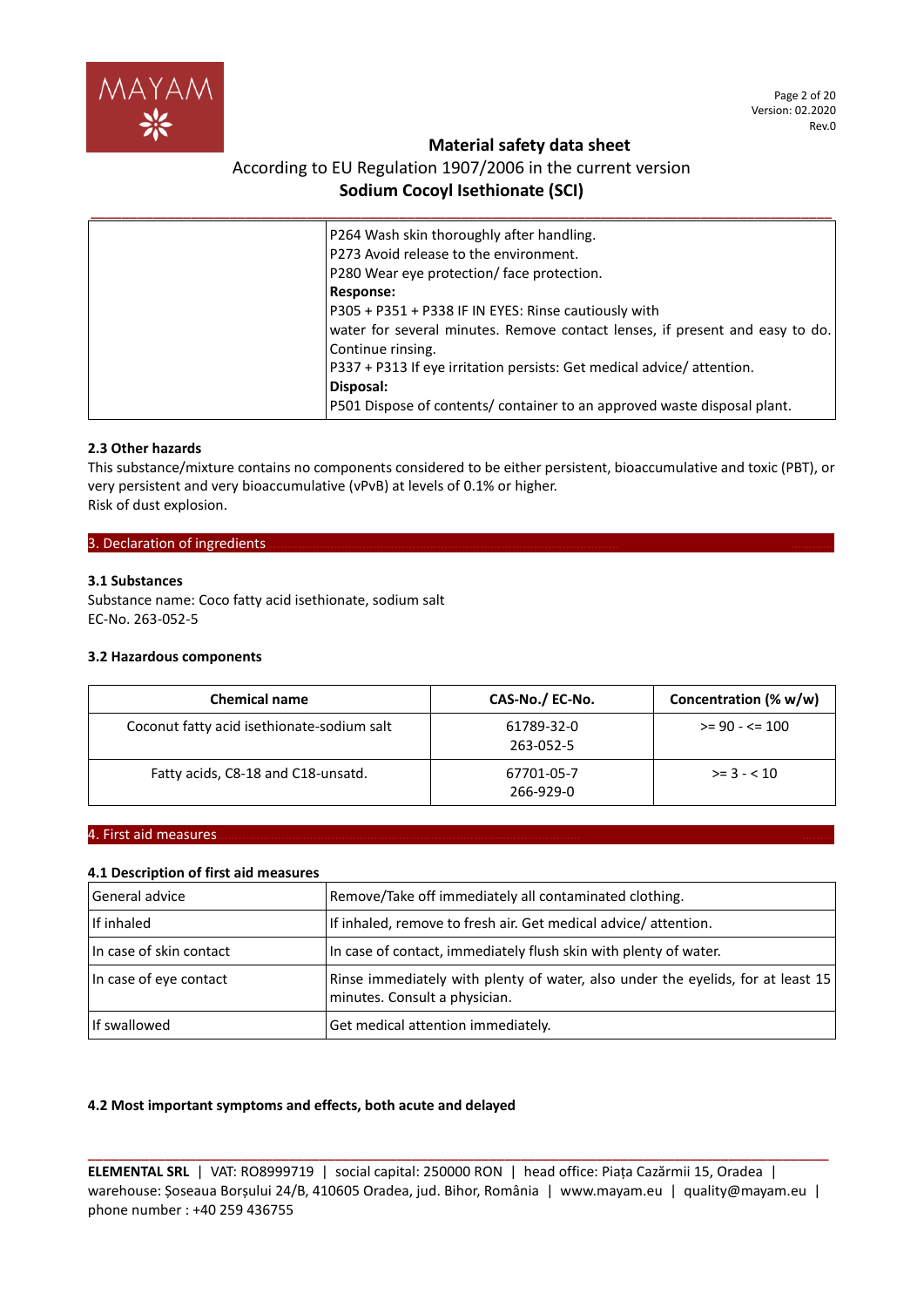

# According to EU Regulation 1907/2006 in the current version **Sodium Cocoyl Isethionate (SCI)**

| Symptoms | lirritant effects              |
|----------|--------------------------------|
| Risks    | Causes serious eye irritation. |

## **4.3 Indication of any immediate medical attention and special treatment needed**

| Treatment | Treat symptomatically. |
|-----------|------------------------|
|           |                        |

## 5. Fire fighting measures.

### **5.1 Extinguishing media**

| Suitable extinguishing media   | Water spray jet<br>Foam                                     |
|--------------------------------|-------------------------------------------------------------|
| Unsuitable extinguishing media | Dry powder<br>Carbon dioxide (CO2)<br>High volume water jet |

#### **5.2 Special hazards arising from the substance or mixture**

### **Specific hazards during firefighting**

In case of fire hazardous decomposition products may be produced such as: Sulphur dioxide (SO<sub>2</sub>), Sulphur trioxide Emits toxic and corrosive fumes under fire conditions. Risk of dust explosion in fine crystalline powder form.

#### **5.3 Advice for firefighters**

Special protective equipment: Self-contained breathing apparatus

#### 6. Accidental release measures.

## **6.1 Personal precautions, protective equipment and emergency procedures**

Personal precautions : Wear suitable protective equipment. Avoid dust formation.

#### **6.2 Environmental precautions**

Environmental precautions : Do not allow to enter drains or waterways

## **6.3 Methods and material for containment and cleaning up**

Methods for cleaning up : Pick up mechanically. Rinse away rest with water.

#### **6.4 Reference to other sections**

Information regarding Safe handling, see chapter 7., For personal protection see section 8., For disposal considerations see section 13

7. Handling and storage...

#### **7.1 Precautions for safe handling**

**ELEMENTAL SRL** | VAT: RO8999719 | social capital: 250000 RON | head office: Piața Cazărmii 15, Oradea | warehouse: Șoseaua Borșului 24/B, 410605 Oradea, jud. Bihor, România | www.mayam.eu | quality@mayam.eu | phone number : +40 259 436755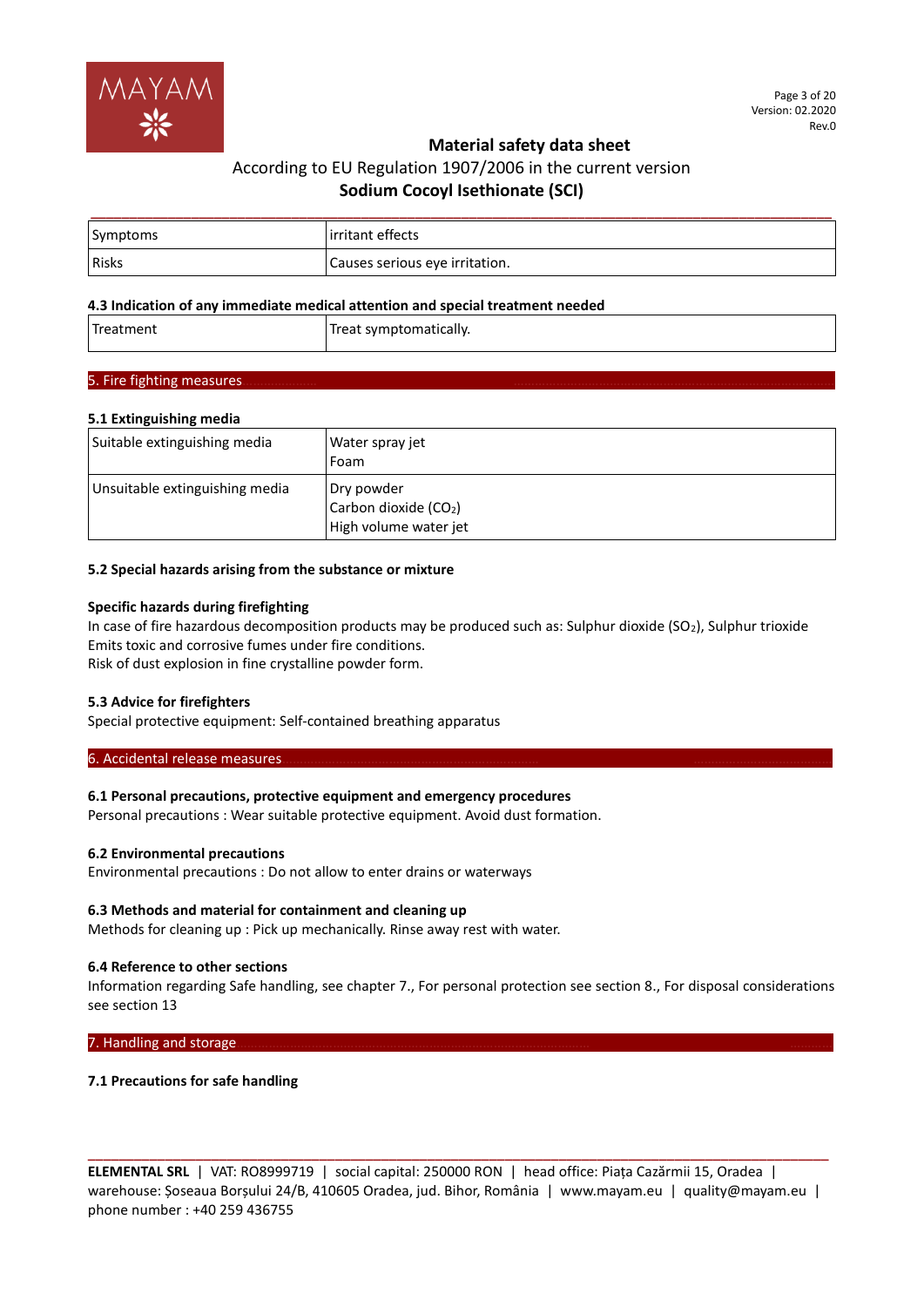

# According to EU Regulation 1907/2006 in the current version **Sodium Cocoyl Isethionate (SCI)**

| Advice on safe handling | Handle and open container with care.<br>Avoid dust formation.<br>Avoid dust accumulation in enclosed space.                                                                                                                                          |
|-------------------------|------------------------------------------------------------------------------------------------------------------------------------------------------------------------------------------------------------------------------------------------------|
| explosion               | Advice on protection against fire and Take precautionary measures against build-up of electrostatic charges, e.g<br>earthing during loading and off-loading operations. Keep away sources of<br>ignition. Dust can form an explosive mixture in air. |
| Hygiene measures        | Wash hands before breaks and at the end of workday. Use protective skin cream<br>before handling the product. Take off immediately all contaminated clothing<br>and wash it before reuse.                                                            |
| Dust explosion class    | ST1 Capable of dust explosion                                                                                                                                                                                                                        |

## **7.2 Conditions for safe storage, including any incompatibilities**

|            |  | Further information on storage Keep containers tightly closed in a cool, well-ventilated place. |
|------------|--|-------------------------------------------------------------------------------------------------|
| conditions |  | Handle and open container with care.                                                            |

## **7.3 Specific end use(s)**

| Specific use(s) | No further recommendations. |
|-----------------|-----------------------------|
|-----------------|-----------------------------|

# 8. Exposure controls / personal protection.

## **8.1 Control parameters**

**Derived No Effect Level (DNEL) according to Regulation (EC) No. 1907/2006:**

| <b>Substance</b>                                             | End use               | <b>Exposure routes</b> | <b>Potential health effects</b>  | <b>Value</b>                          |
|--------------------------------------------------------------|-----------------------|------------------------|----------------------------------|---------------------------------------|
| Fatty acids, C8-18<br>and C18-unsatd.<br>CAS-No.: 67701-05-7 | Workers               | Inhalation             | Long-term<br>effects             | systemic   $17,632$ mg/m <sup>3</sup> |
| Remarks:                                                     | <b>DNEL</b>           |                        |                                  |                                       |
|                                                              | Workers               | Skin contact           | systemic<br>Long-term<br>effects | $10 \text{ mg/kg}$<br>bw/day          |
| Remarks:                                                     | <b>DNEL</b>           |                        |                                  |                                       |
|                                                              | General population    | Inhalation             | Long-term<br>effects             | systemic 4,348 mg/m <sup>3</sup>      |
| Remarks:                                                     | <b>DNEL</b>           |                        |                                  |                                       |
|                                                              | General population    | Skin contact           | Long-term<br>effects             | systemic 5 mg/kg<br>bw/day            |
| Remarks:                                                     | <b>DNEL</b>           |                        |                                  |                                       |
|                                                              | General<br>population | Ingestion              | Long-term systemic<br>effects    | $2,5$ mg/kg<br>bw/day                 |

**ELEMENTAL SRL** | VAT: RO8999719 | social capital: 250000 RON | head office: Piața Cazărmii 15, Oradea | warehouse: Șoseaua Borșului 24/B, 410605 Oradea, jud. Bihor, România | www.mayam.eu | quality@mayam.eu | phone number : +40 259 436755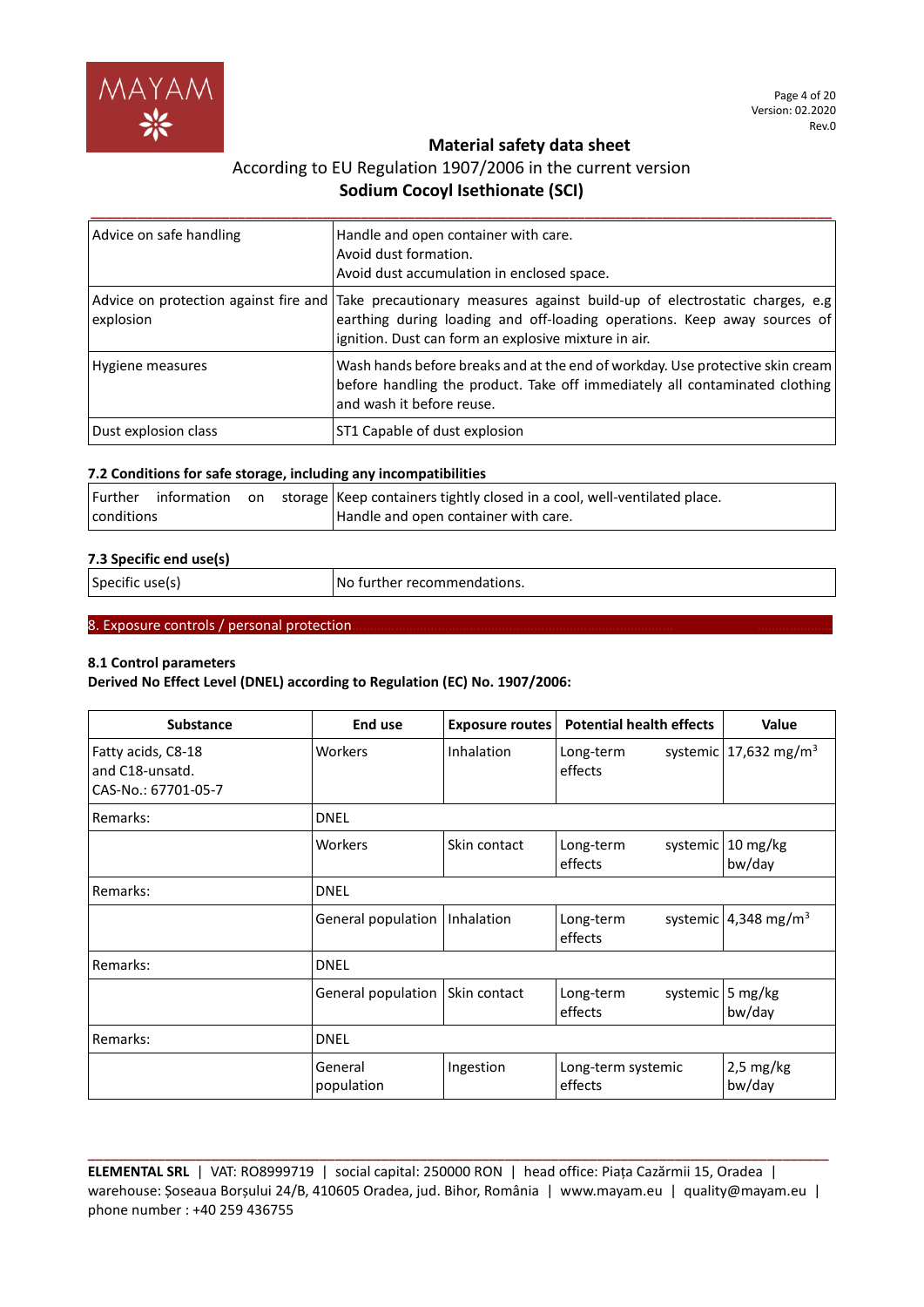

| Remarks:                                                              | <b>DNEL</b>           |            |                               |                        |
|-----------------------------------------------------------------------|-----------------------|------------|-------------------------------|------------------------|
| Sodium 2-<br>hydroxyethanesulphonate<br>CAS-No.: 1562-00-1            | Workers               | Dermal     | Long-term systemic<br>effects | 5 mg/kg<br>bw/day      |
| Remarks:                                                              | <b>DNEL</b>           |            |                               |                        |
|                                                                       | Workers               | Inhalation | Long-term systemic<br>effects | 35,3 mg/m <sup>3</sup> |
| Remarks:                                                              | <b>DNEL</b>           |            |                               |                        |
|                                                                       | General<br>population | Dermal     | Long-term systemic<br>effects | $2,5$ mg/kg<br>bw/day  |
| Remarks:                                                              | <b>DNEL</b>           |            |                               |                        |
|                                                                       | General<br>population | Inhalation | Long-term systemic<br>effects | 8,7 mg/m <sup>3</sup>  |
| Remarks:                                                              | <b>DNEL</b>           |            |                               |                        |
|                                                                       | General<br>population | Oral       | Long-term systemic<br>effects | $2,5$ mg/kg<br>bw/day  |
| Remarks:                                                              | <b>DNEL</b>           |            |                               |                        |
| Coconut fatty acid isethionate-<br>sodium salt<br>CAS-No.: 61789-32-0 | Workers               | Inhalation | Long-term systemic<br>effects |                        |
| Remarks:                                                              | <b>DNEL</b>           |            |                               |                        |
|                                                                       | General<br>population | Inhalation | Long-term systemic<br>effects | 18,5 mg/m <sup>3</sup> |
| Remarks:                                                              | <b>DNEL</b>           |            |                               |                        |
|                                                                       | Workers               | Dermal     | Long-term systemic<br>effects | 28,75 mg/kg<br>bw/day  |
| Remarks:                                                              | <b>DNEL</b>           |            |                               |                        |
|                                                                       | General<br>population | Dermal     | Long-term systemic            | 17,3 mg/kg<br>bw/day   |
| Remarks:                                                              | <b>DNEL</b>           |            |                               |                        |
|                                                                       | General<br>population | Oral       | Long-term systemic<br>effects | 10,7 mg/kg<br>bw/day   |
| Remarks:                                                              | <b>DNEL</b>           |            |                               |                        |

## **Predicted No Effect Concentration (PNEC) according to Regulation (EC) No. 1907/2006:**

|  | ce name<br>istanci | Environmental compartment | Value |
|--|--------------------|---------------------------|-------|
|--|--------------------|---------------------------|-------|

**ELEMENTAL SRL** | VAT: RO8999719 | social capital: 250000 RON | head office: Piața Cazărmii 15, Oradea | warehouse: Șoseaua Borșului 24/B, 410605 Oradea, jud. Bihor, România | www.mayam.eu | quality@mayam.eu | phone number : +40 259 436755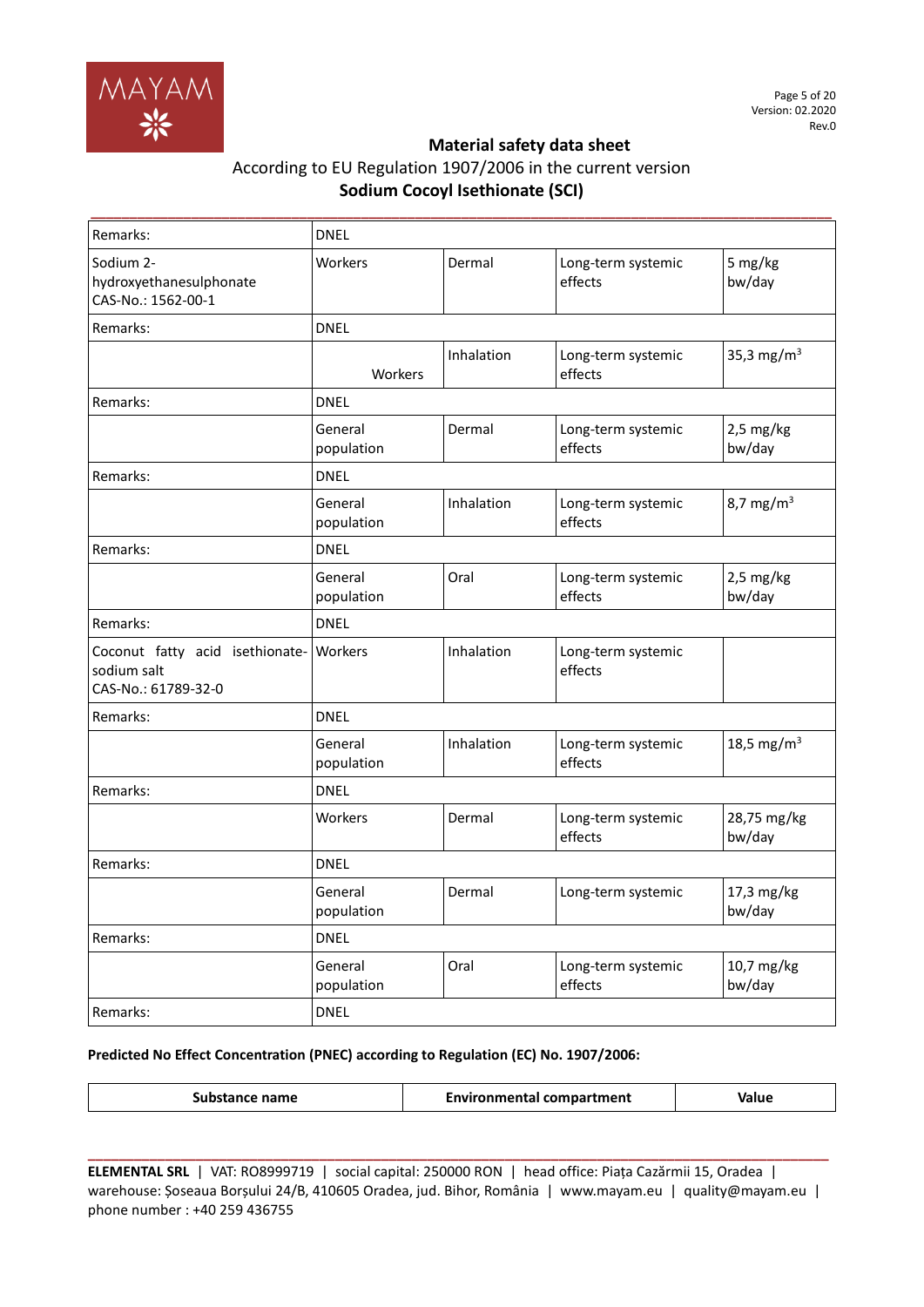

| According to EU Regulation 1907/2006 in the current version |
|-------------------------------------------------------------|
| <b>Sodium Cocoyl Isethionate (SCI)</b>                      |

| Fatty acids, C8-18 and C18- unsatd.        | Fresh water                  | 0,031 mg/l                         |
|--------------------------------------------|------------------------------|------------------------------------|
| CAS-No.: 67701-05-7                        | Marine water                 | 0,003 mg/l                         |
|                                            | Water (intermittent release) | $0,036$ mg/l                       |
|                                            | Sewage treatment plant       | 912 mg/l                           |
|                                            | Fresh water sediment         | $1,67$ mg/kg dry<br>weight (d.w.)  |
|                                            | Marine sediment              | $0,167$ mg/kg dry<br>weight (d.w.) |
|                                            | Soil                         | $0,314$ mg/kg dry<br>weight (d.w.) |
| Sodium 2- hydroxyethanesulphonate          | Fresh water                  | $2$ mg/l                           |
| CAS-No.: 1562-00-1                         | salt water                   | $0,2$ mg/l                         |
|                                            | Sewage treatment plant       | 100 mg/l                           |
| Coconut fatty acid isethionate sodium salt | Fresh water                  | $4,8 \mu g/l$                      |
| CAS-No.: 61789-32-0                        | salt water                   | $0,48 \,\mu g/l$                   |
|                                            | Water (intermittent release) | $48 \mu g/l$                       |
|                                            | Sewage treatment plant       | 6,87 mg/l                          |
|                                            | Fresh water sediment         | $714 \mu g/kg$<br>sediment dw      |
|                                            | Marine sediment              | 71,4 µg/kg<br>sediment dw          |
|                                            | Soil                         | 0,1394 mg/kg dry<br>weight (d.w.)  |
|                                            | <b>Secondary Poisoning</b>   | 94,7 mg/kg food                    |

## **8.2 Exposure controls**

## **Personal protective equipment**

Eye protection : depending on the risk, wear sufficient eye protection (safety glasses with side protection or goggles, and if necessary, face shield.)

Hand protection :Long-term exposure Impervious butyl rubber gloves.

Minimum thickness (glove): not determined

With solid dry substances permeation is not to be expected, therefore the breakthrough time for this protective glove has not been measured.

For short-term exposure (splash protection): Nitrile rubber gloves. Minimum thickness (glove): not determined With solid dry substances permeation is not to be expected, therefore the breakthrough-time for this protective glove has not been measured.

These types of protective gloves are offered by various manufacturers. Please note the manufacturers´ detailed statements, especially about the minimum thickness and the minimum breakthrough time. Consider also the particular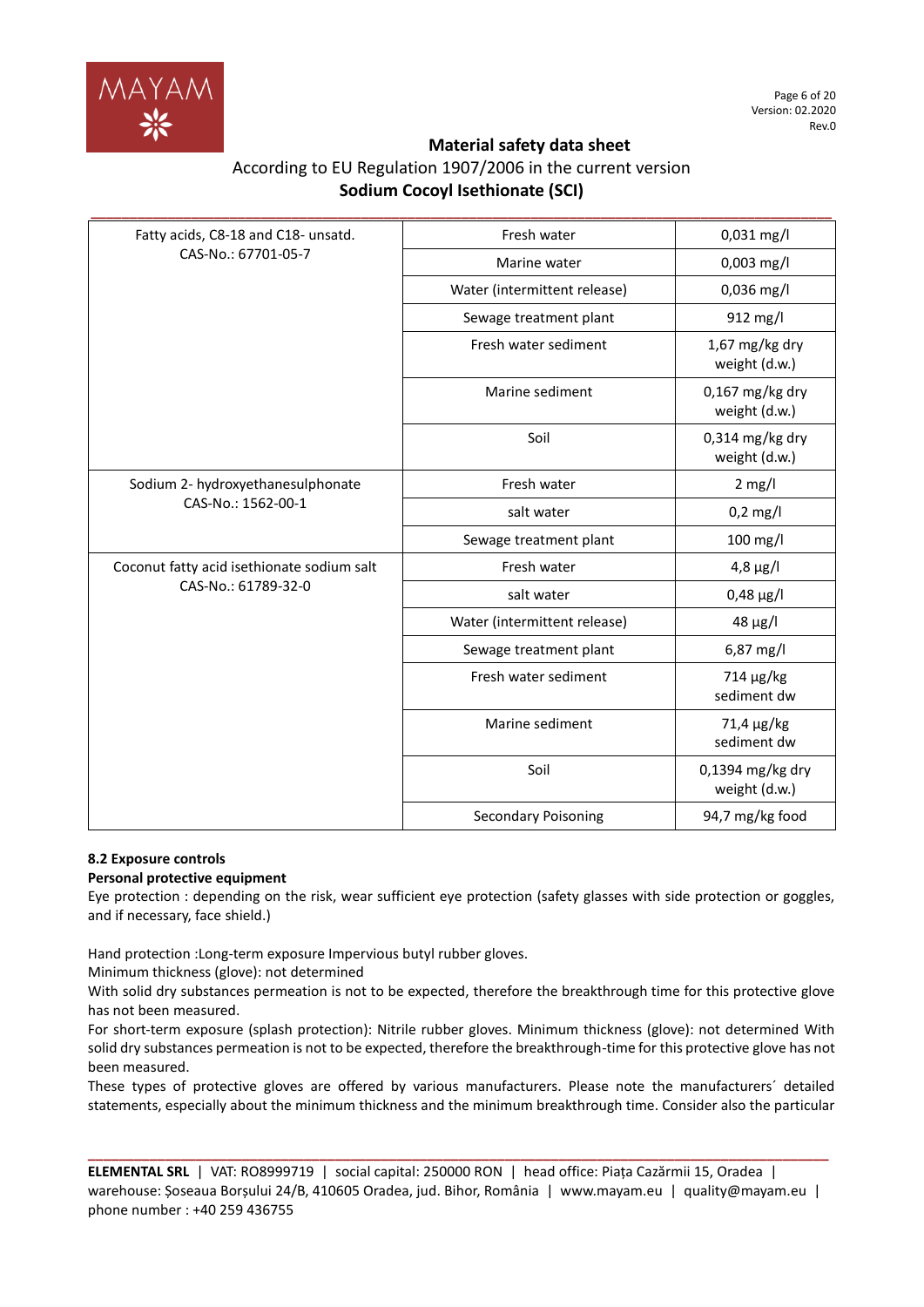

**\_\_\_\_\_\_\_\_\_\_\_\_\_\_\_\_\_\_\_\_\_\_\_\_\_\_\_\_\_\_\_\_\_\_\_\_\_\_\_\_\_\_\_\_\_\_\_\_\_\_\_\_\_\_\_\_\_\_\_\_\_\_\_\_\_\_\_\_\_\_\_\_\_\_\_\_\_\_\_\_\_\_\_\_\_\_\_\_\_\_\_\_\_\_\_\_**

working conditions under which the gloves are being used.

Respiratory protection : Use respiratory protection in case of insufficient exhaust ventilation or prolonged exposure Full mask to standard DIN EN 136

Respirator with a particle filter (EN 143)

The use of filter apparatus presupposes that the environment atmosphere contains at least 17% oxygen by volume, and does not exceed the maximum gas concentration, usually 0.5% by volume. Relevant guidelines to be considered include EN 136/141/143/371/372 as well as other national regulations.

Protective measures : Avoid contact with skin and eyes. Do not breathe dust.

## 9. Physical and chemical properties.

## **9.1 Information on basic physical and chemical properties**

| Appearance                                          | Granules                                                                             |
|-----------------------------------------------------|--------------------------------------------------------------------------------------|
| Colour                                              | White to off-white                                                                   |
| Odour                                               | characteristic                                                                       |
| <b>Odour Threshold</b>                              | not tested.                                                                          |
| pH                                                  | $5 - 6(20 °C)$<br>Concentration: 100 g/l<br>Method: DIN 53996<br>Suspension in water |
| Melting point                                       | 179 - 180 °C                                                                         |
| <b>Boiling point</b>                                | $>$ 200 °C                                                                           |
| Flash point                                         | >100 °C                                                                              |
| Evaporation rate                                    | not tested.                                                                          |
| Flammability (solid, gas)                           | not determined                                                                       |
| <b>Burning number</b>                               | 3<br>Local combustion without spreading                                              |
| Upper explosion limit / upper<br>flammability limit | Not applicable                                                                       |
| Lower explosion limit / Lower<br>flammability limit | Not applicable                                                                       |
| Vapour pressure                                     | < 0,001 mbar (25 °C)                                                                 |
| Relative vapour density                             | not tested.                                                                          |
| Density                                             | Not applicable                                                                       |
| <b>Bulk density</b>                                 | 500 kg/m3                                                                            |
| Water solubility                                    | practically insoluble (20 °C)                                                        |

**ELEMENTAL SRL** | VAT: RO8999719 | social capital: 250000 RON | head office: Piața Cazărmii 15, Oradea | warehouse: Șoseaua Borșului 24/B, 410605 Oradea, jud. Bihor, România | www.mayam.eu | quality@mayam.eu | phone number : +40 259 436755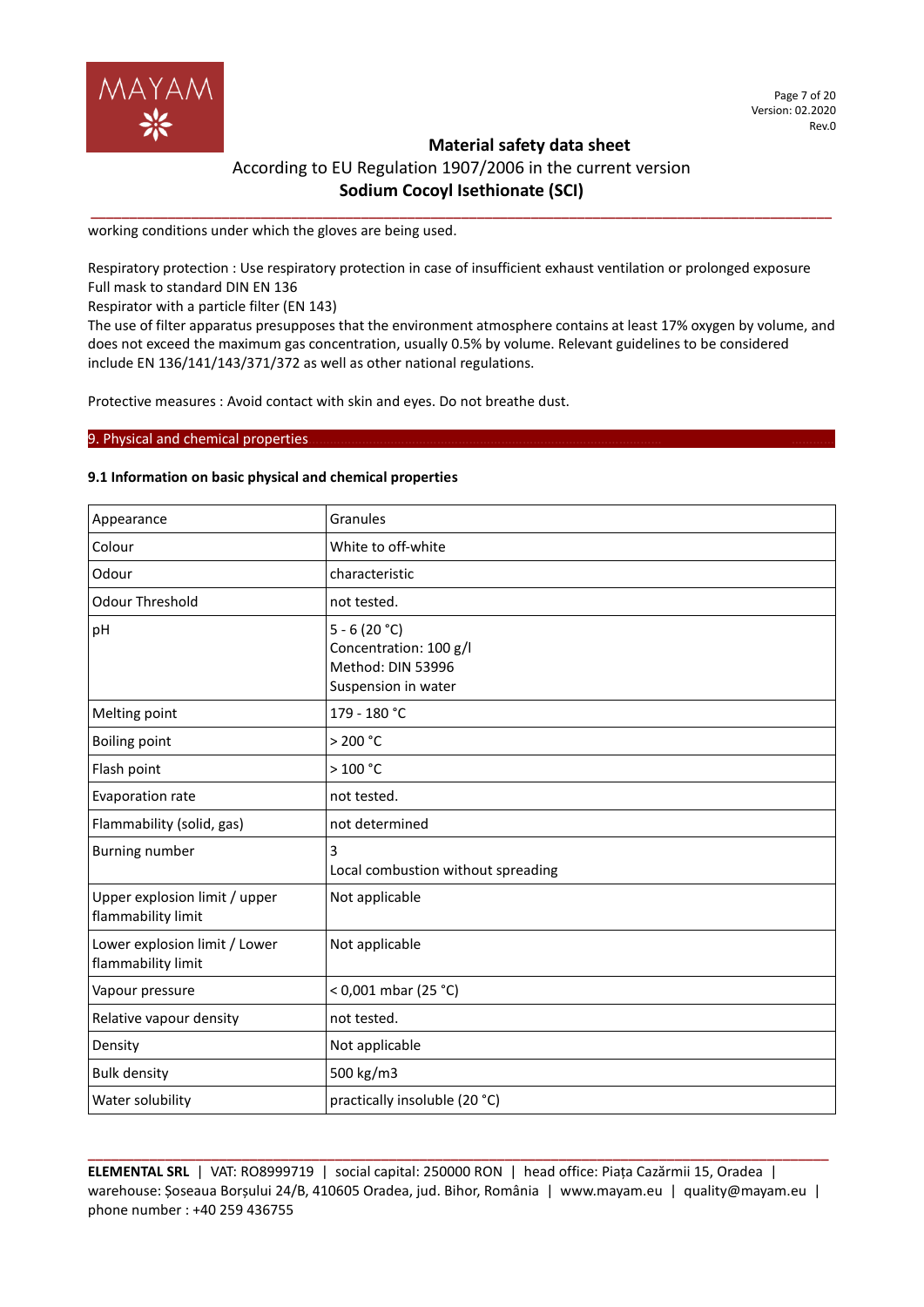

# According to EU Regulation 1907/2006 in the current version **Sodium Cocoyl Isethionate (SCI)**

| Solubility in other solvents              | slightly soluble  |
|-------------------------------------------|-------------------|
| Partition coefficient: n<br>octanol/water | log Pow: -0,41    |
| Auto-ignition temperature                 | Not applicable    |
| Decomposition temperature                 | 321 °C            |
| Viscosity, dynamic                        | Not applicable    |
| Viscosity, kinematic                      | not tested.       |
| <b>Explosive properties</b>               | no data available |
| Oxidizing properties                      | not oxidizing     |

## **9.2 Other information**

| Dust explosion class    | ST1 Capable of dust explosion |
|-------------------------|-------------------------------|
| Minimum ignition energy | 30 - 100 mJ                   |
| Particle size           | l not tested                  |
| Self-ignition           | 240 $^{\circ}$ C              |

## 10. Stability and reactivity.

#### **10.1 Reactivity**

See section 10.3. "Possibility of hazardous reactions"

## **10.2 Chemical stability**

Stable

#### **10.3 Possibility of hazardous reactions**

Hazardous reactions : No dangerous reaction known under conditions of normal use. Stable

#### **10.4 Conditions to avoid** not known

#### **10.5 Incompatible materials** not known

**10.6 Hazardous decomposition products** No decomposition if stored and applied as directed. 11. Toxicological information

**11.1 Information on toxicological effects Acute toxicity**

**ELEMENTAL SRL** | VAT: RO8999719 | social capital: 250000 RON | head office: Piața Cazărmii 15, Oradea | warehouse: Șoseaua Borșului 24/B, 410605 Oradea, jud. Bihor, România | www.mayam.eu | quality@mayam.eu | phone number : +40 259 436755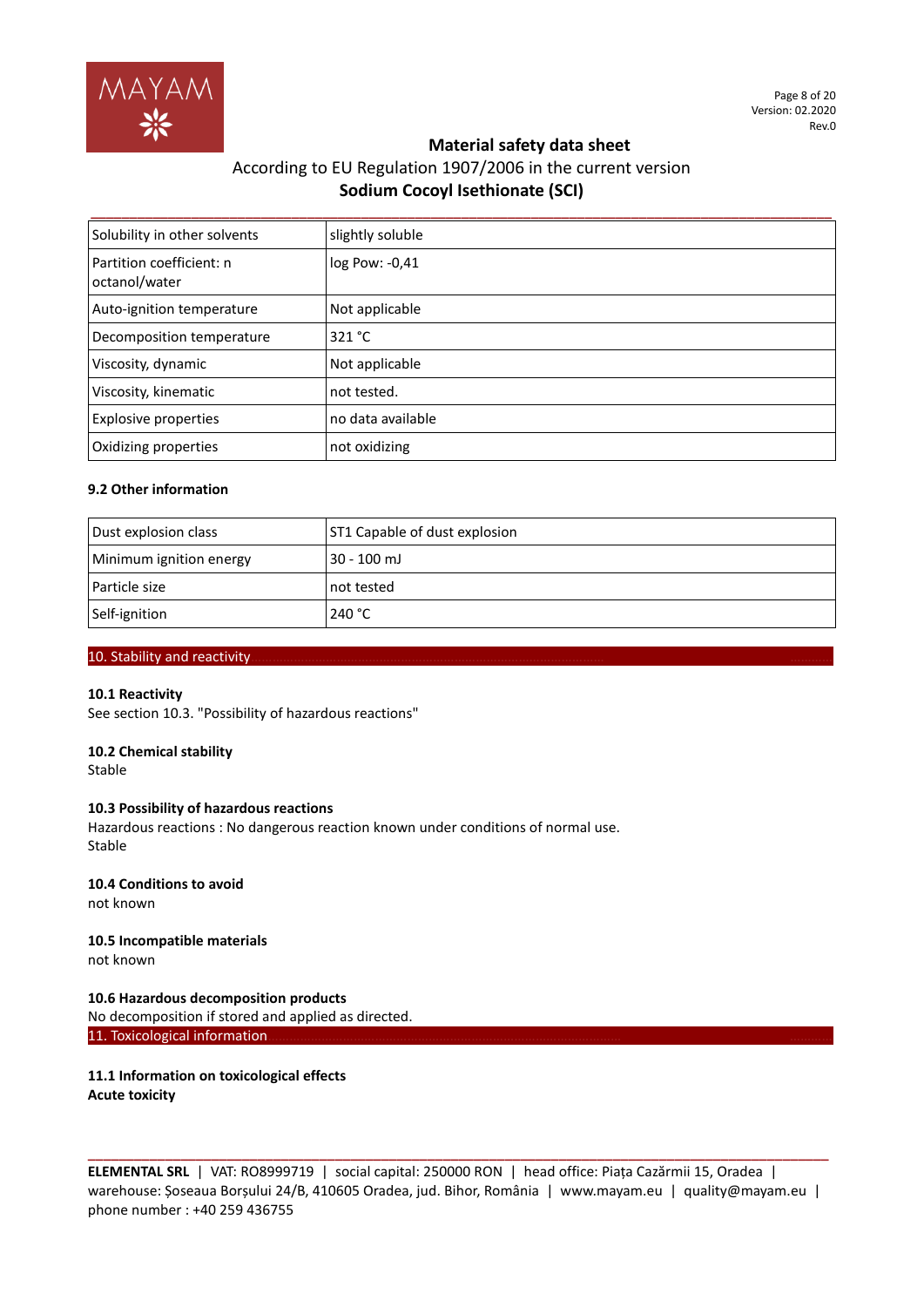

# According to EU Regulation 1907/2006 in the current version **Sodium Cocoyl Isethionate (SCI)**

| Product:              |                                                              |  |
|-----------------------|--------------------------------------------------------------|--|
| Acute oral toxicity   | LD50 (Rat): > 2.000 mg/kg<br>Method: OECD Test Guideline 401 |  |
| Acute dermal toxicity | Remarks: not tested.                                         |  |

### **Components:**

### **Coconut fatty acid isethionate-sodium salt:**

| Acute oral toxicity       | LD50 (Rat, male and female): $> 2.000$ g/kg<br>Method: OECD Test Guideline 401 |
|---------------------------|--------------------------------------------------------------------------------|
| Acute inhalation toxicity | Remarks: no data available                                                     |
| Acute dermal toxicity     | Remarks: no data available                                                     |

## **Fatty acids, C8-18 and C18-unsatd.:**

| Acute oral toxicity       | LD50 (Rat): $>$ 5.000 mg/kg<br>Method: OECD Test Guideline 401                                                 |
|---------------------------|----------------------------------------------------------------------------------------------------------------|
| Acute inhalation toxicity | LC50 (Rat): $> 0,1624$ mg/l<br>Exposure time: 4 h<br>Remarks: By analogy with a product of similar composition |
| Acute dermal toxicity     | LD50 (Rabbit): 2.000 mg/kg<br>Method: OECD Test Guideline 434                                                  |

Remarks: By analogy with a product of similar composition

## **Skin corrosion/irritation**

| Product: |                           |
|----------|---------------------------|
| Species  | Rabbit                    |
| Method   | l OECD Test Guideline 404 |
| Result   | No skin irritation        |

#### **Components:**

## **Coconut fatty acid isethionate-sodium salt:**

| <b>Species</b> | Rabbit                    |
|----------------|---------------------------|
| Exposure time  | 4 h                       |
| Method         | l OECD Test Guideline 404 |
| Result         | No skin irritation        |
| <b>GLP</b>     | no                        |

## **Fatty acids, C8-18 and C18-unsatd.:**

| Species | Rabbit                  |
|---------|-------------------------|
| Method  | OECD Test Guideline 404 |

**ELEMENTAL SRL** | VAT: RO8999719 | social capital: 250000 RON | head office: Piața Cazărmii 15, Oradea | warehouse: Șoseaua Borșului 24/B, 410605 Oradea, jud. Bihor, România | www.mayam.eu | quality@mayam.eu | phone number : +40 259 436755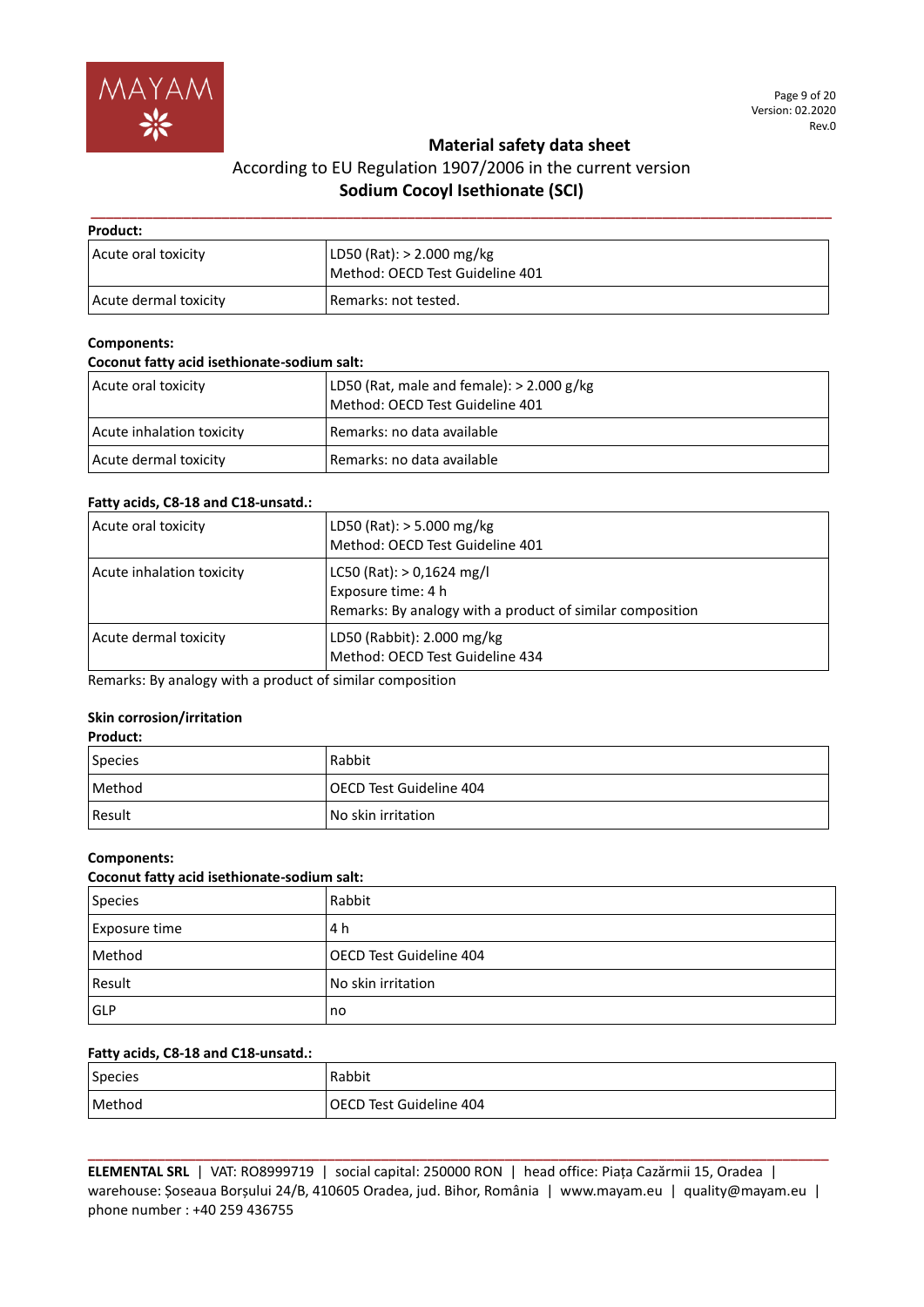

| <b>Result</b>  | l Skin irritation                                |
|----------------|--------------------------------------------------|
| <b>Remarks</b> | By analogy with a product of similar composition |

#### **Serious eye damage/eye irritation Product:**

| <b>Product:</b> |                         |
|-----------------|-------------------------|
| Species         | rabbit eve              |
| Method          | OECD Test Guideline 405 |
| Result          | irritating              |

## **Components:**

| Coconut fatty acid isethionate-sodium salt: |                           |
|---------------------------------------------|---------------------------|
| Species                                     | Rabbit                    |
| Method                                      | l OECD Test Guideline 405 |
| Result                                      | Irritating to eyes.       |
| <b>IGLP</b>                                 | ves                       |

## **Fatty acids, C8-18 and C18-unsatd.:**

| Species    | rabbit eye                                       |
|------------|--------------------------------------------------|
| Assessment | Risk of serious damage to eyes.                  |
| Method     | OECD Test Guideline 405                          |
| Result     | Eye irritation                                   |
| l Remarks  | By analogy with a product of similar composition |

# **Respiratory or skin sensitisation**

# **Product:**

| Species       | Guinea pig                                         |
|---------------|----------------------------------------------------|
| <b>Method</b> | l OECD Test Guideline 406                          |
| Result        | Did not cause sensitisation on laboratory animals. |

## **Components:**

## **Coconut fatty acid isethionate-sodium salt:**

| Test Type              | Guinea pig maximization test |
|------------------------|------------------------------|
| <b>Exposure routes</b> | Dermal                       |
| <b>Species</b>         | Guinea pig                   |
| Method                 | OECD Test Guideline 406      |
| Result                 | Not a skin sensitizer.       |

**ELEMENTAL SRL** | VAT: RO8999719 | social capital: 250000 RON | head office: Piața Cazărmii 15, Oradea | warehouse: Șoseaua Borșului 24/B, 410605 Oradea, jud. Bihor, România | www.mayam.eu | quality@mayam.eu | phone number : +40 259 436755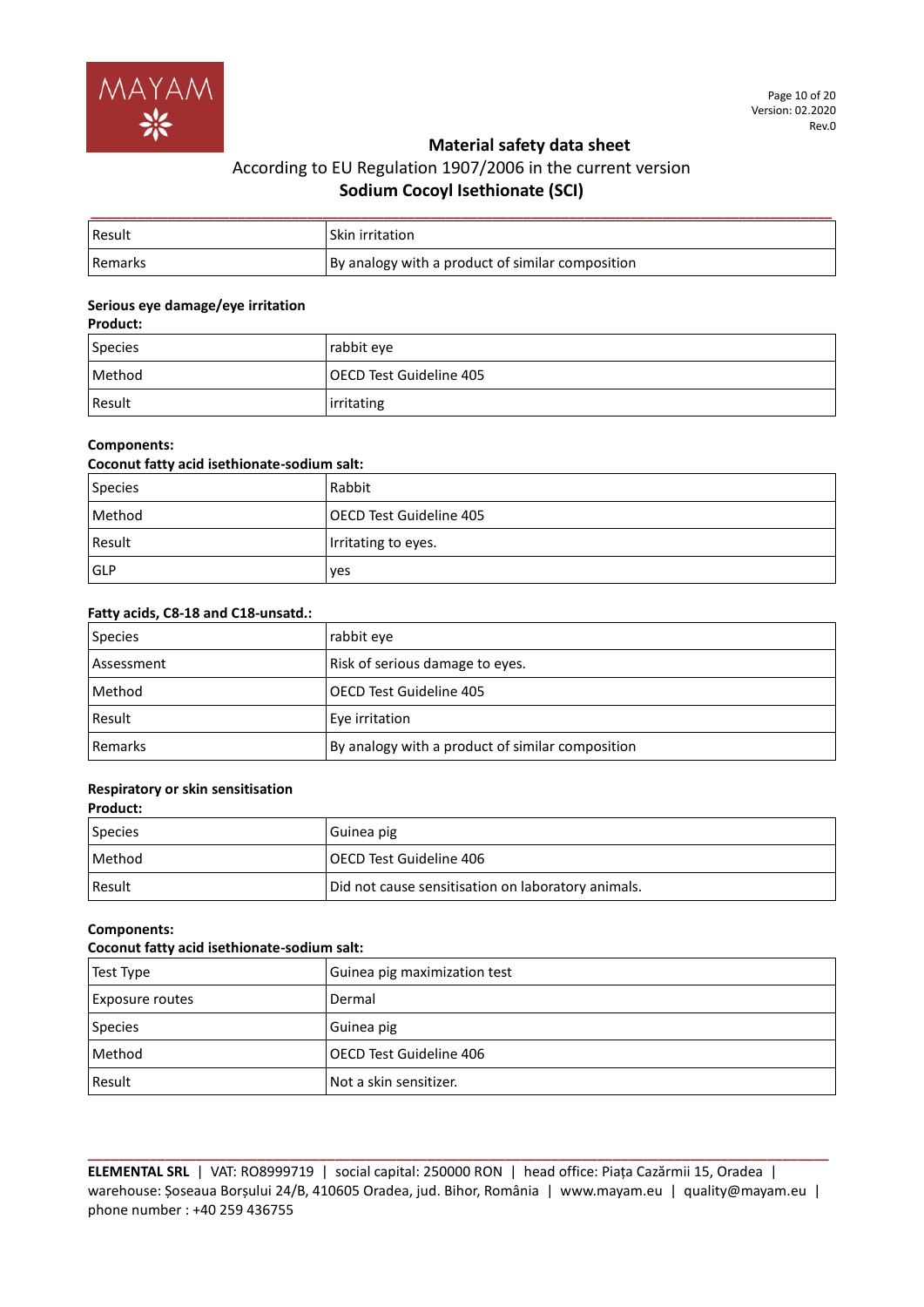

# According to EU Regulation 1907/2006 in the current version **Sodium Cocoyl Isethionate (SCI)**

| <b>IGLF</b> | ves                            |
|-------------|--------------------------------|
| Assessment  | Causes serious eye irritation. |

## **Fatty acids, C8-18 and C18-unsatd.:**

| <b>Remarks</b>    | This information is not available.                  |
|-------------------|-----------------------------------------------------|
| <b>Assessment</b> | Causes skin irritation., Causes serious eye damage. |

# **Germ cell mutagenicity**

**Product:**

| Germ cell mutagenicity Assessment   Not mutagenic in Ames Test |  |
|----------------------------------------------------------------|--|
|----------------------------------------------------------------|--|

## **Components:**

## **Coconut fatty acid isethionate-sodium salt:**

Germ cell mutagenicity Assessment  $\vert$  In vitro tests did not show mutagenic effects

## **Fatty acids, C8-18 and C18-unsatd.:**

| Genotoxicity in vitro                                         | Remarks: no data available |
|---------------------------------------------------------------|----------------------------|
| Germ cell mutagenicity Assessment   No information available. |                            |

## **Carcinogenicity**

| <b>Product:</b> |  |
|-----------------|--|
|                 |  |

| Carcinogenicity - Assessment | No information available. |
|------------------------------|---------------------------|
|------------------------------|---------------------------|

#### **Components:**

| Coconut fatty acid isethionate-sodium salt: |                           |
|---------------------------------------------|---------------------------|
| Carcinogenicity - Assessment                | No information available. |

## **Fatty acids, C8-18 and C18-unsatd.:**

| Carcinogenicity - Assessment | I No information available. |
|------------------------------|-----------------------------|
|------------------------------|-----------------------------|

#### **Reproductive toxicity**

| Product:                                                       |  |
|----------------------------------------------------------------|--|
| Reproductive toxicity - Assessment   No information available. |  |

#### **Components:**

### **Coconut fatty acid isethionate-sodium salt:**

| Effects on fertility | Test Type: One generation study  |
|----------------------|----------------------------------|
|                      | Species: Rat, male and female    |
|                      | Strain: wistar                   |
|                      | Application Route: oral (gavage) |

**ELEMENTAL SRL** | VAT: RO8999719 | social capital: 250000 RON | head office: Piața Cazărmii 15, Oradea | warehouse: Șoseaua Borșului 24/B, 410605 Oradea, jud. Bihor, România | www.mayam.eu | quality@mayam.eu | phone number : +40 259 436755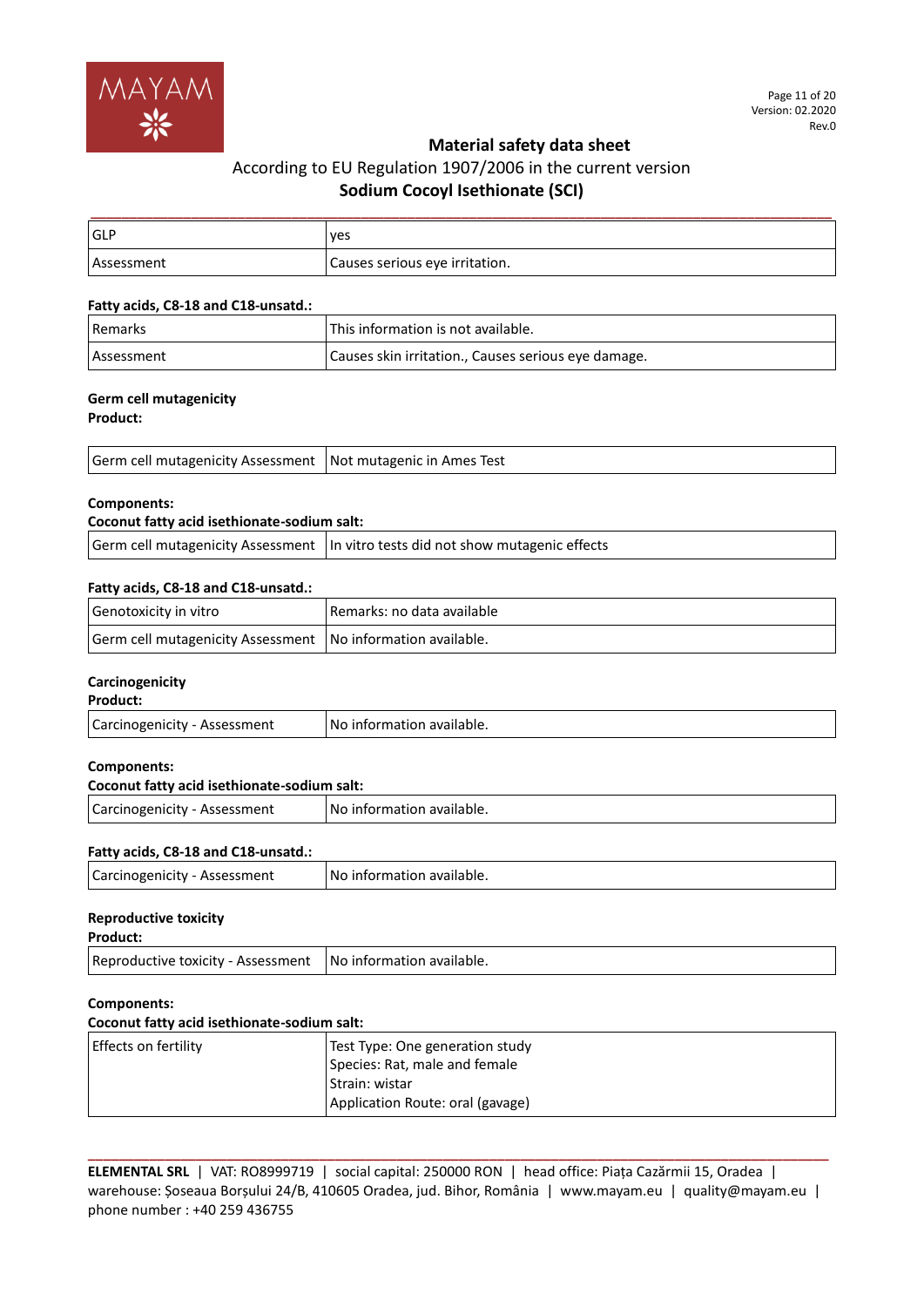

# According to EU Regulation 1907/2006 in the current version **Sodium Cocoyl Isethionate (SCI)**

|                                                                                                                                                                                                                                                                  | Dose: 100, 300, 1000 mg/kg bw/day<br>Duration of Single Treatment: 28 - 70 d<br>General Toxicity - Parent: NOAEL: 1.000 mg/kg body weight<br>Method: OECD Test Guideline 416<br>GLP: yes<br>Remarks: By analogy with a product of similar composition |
|------------------------------------------------------------------------------------------------------------------------------------------------------------------------------------------------------------------------------------------------------------------|-------------------------------------------------------------------------------------------------------------------------------------------------------------------------------------------------------------------------------------------------------|
| Effects on foetal development                                                                                                                                                                                                                                    | Test Type: Pre-natal<br>Species: Rat, female<br>Strain: wistar<br>Application Route: oral (gavage)<br>Dose: 100, 300, 1000 mg/kg bw/d<br>Duration of Single Treatment: 20 d                                                                           |
| Frequency of Treatment: 1 daily<br>General Toxicity Maternal: NOEL: 1.000 mg/kg body weight<br>Developmental Toxicity: NOEL: 1.000 mg/kg body weight<br>Method: OECD Test Guideline 414<br>GLP: yes<br>Remarks: By analogy with a product of similar composition |                                                                                                                                                                                                                                                       |
| Reproductive toxicity - Assessment                                                                                                                                                                                                                               | No evidence of adverse effects on sexual function and fertility,<br>or on development, based on animal experiments.                                                                                                                                   |

#### **Fatty acids, C8-18 and C18-unsatd.:**

| <b>Effects on fertility</b>        | Remarks: This information is not available.        |
|------------------------------------|----------------------------------------------------|
| Effects on foetal development      | <b>Remarks: This information is not available.</b> |
| Reproductive toxicity - Assessment | No information available.                          |

## **STOT - single exposure**

#### **Product:**

| Remarks | not tested. |
|---------|-------------|
|         |             |

## **Components:**

#### **Coconut fatty acid isethionate-sodium salt:**

| <b>Assessment</b> | The substance or mixture is not classified as specific target organ toxicant, single |
|-------------------|--------------------------------------------------------------------------------------|
|                   | exposure.                                                                            |

#### **Fatty acids, C8-18 and C18-unsatd.:**

## **STOT - repeated exposure**

#### **Product:**

Remarks **not tested**.

## **Components:**

**Coconut fatty acid isethionate-sodium salt:**

**ELEMENTAL SRL** | VAT: RO8999719 | social capital: 250000 RON | head office: Piața Cazărmii 15, Oradea | warehouse: Șoseaua Borșului 24/B, 410605 Oradea, jud. Bihor, România | www.mayam.eu | quality@mayam.eu | phone number : +40 259 436755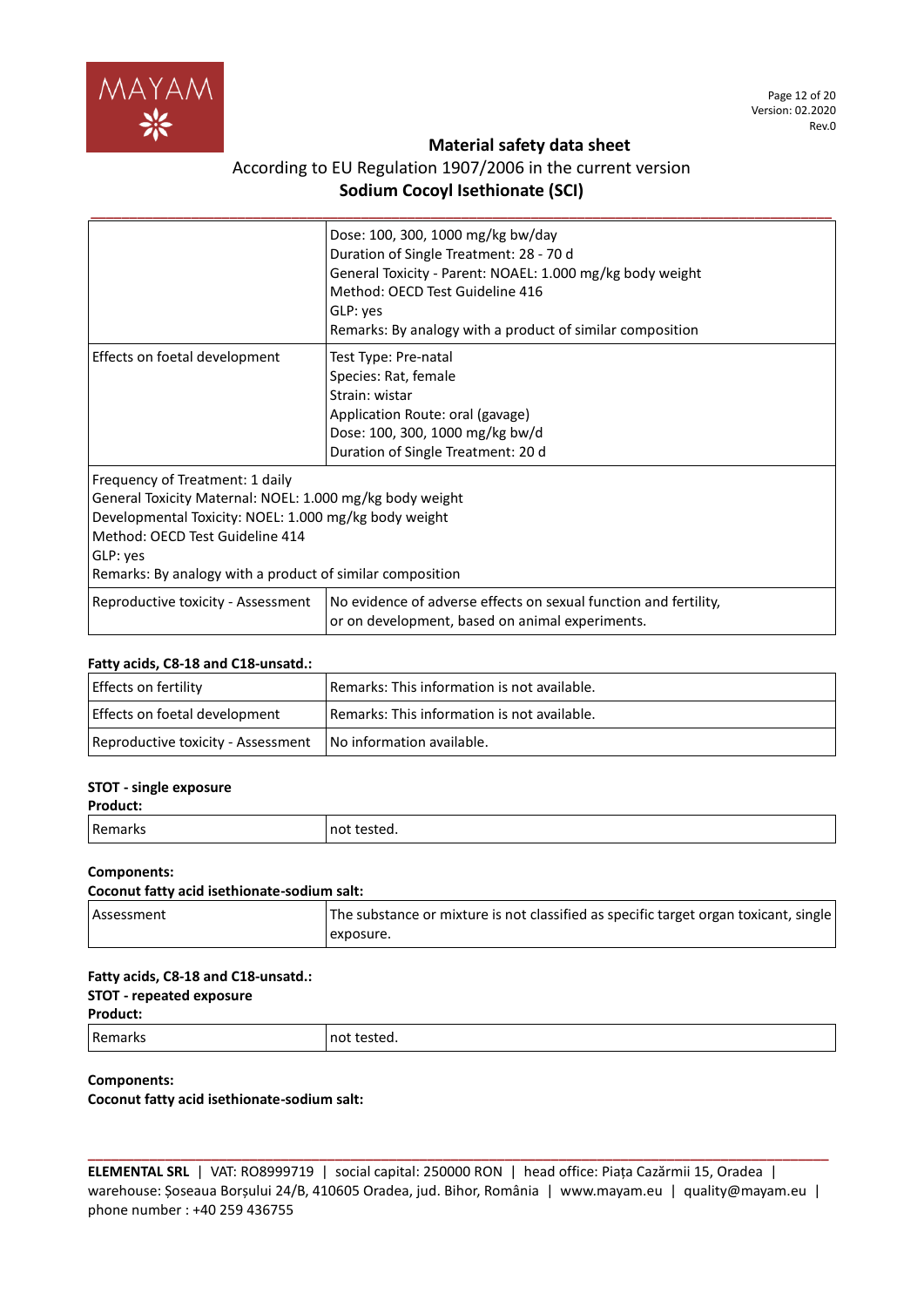

# According to EU Regulation 1907/2006 in the current version **Sodium Cocoyl Isethionate (SCI)**

| <b>Assessment</b> | The substance or mixture is not classified as specific target organ toxicant,<br>repeated exposure. |
|-------------------|-----------------------------------------------------------------------------------------------------|

### **Fatty acids, C8-18 and C18-unsatd.:**

| <b>D</b><br>N.<br>- 13 | $-$<br>пс<br>17.<br> |
|------------------------|----------------------|
|------------------------|----------------------|

## **Repeated dose toxicity**

**Product:**

Remarks not tested.

## **Components:**

| Coconut fatty acid isethionate-sodium salt: |                                                  |  |
|---------------------------------------------|--------------------------------------------------|--|
| Species                                     | Rat, male and female                             |  |
| <b>NOAEL</b>                                | 426 mg/kg bw/day                                 |  |
| <b>Application Route</b>                    | oral (gavage)                                    |  |
| Exposure time                               | 91 - 92 d                                        |  |
| Number of exposures                         | daily                                            |  |
| Dose                                        | 50,200,1000 mg/kg bw                             |  |
| Group                                       | yes, concurrent vehicle                          |  |
| Method                                      | OECD Test Guideline 408                          |  |
| GLP                                         | yes                                              |  |
| Remarks                                     | By analogy with a product of similar composition |  |
| Species                                     | Rat, male and female                             |  |
| <b>NOAEL</b>                                | > 2070 mg/kg bw/day                              |  |
| <b>Application Route</b>                    | Dermal                                           |  |
| Exposure time                               | 6 hours                                          |  |
| Number of exposures                         | once per day for 28 days                         |  |
| Dose                                        | 0, 0,08, 0,91, 2,07 g/kg                         |  |
| Group                                       | yes, concurrent vehicle                          |  |
| Method                                      | <b>OECD Test Guideline 410</b>                   |  |
| <b>GLP</b>                                  | yes                                              |  |
| Remarks                                     | By analogy with a product of similar composition |  |

## **Fatty acids, C8-18 and C18-unsatd.:**

| Rema<br>1 N.Y<br>______ | `available.<br>information is not<br>This.<br>- - - - |
|-------------------------|-------------------------------------------------------|
|                         |                                                       |

**ELEMENTAL SRL** | VAT: RO8999719 | social capital: 250000 RON | head office: Piața Cazărmii 15, Oradea | warehouse: Șoseaua Borșului 24/B, 410605 Oradea, jud. Bihor, România | www.mayam.eu | quality@mayam.eu | phone number : +40 259 436755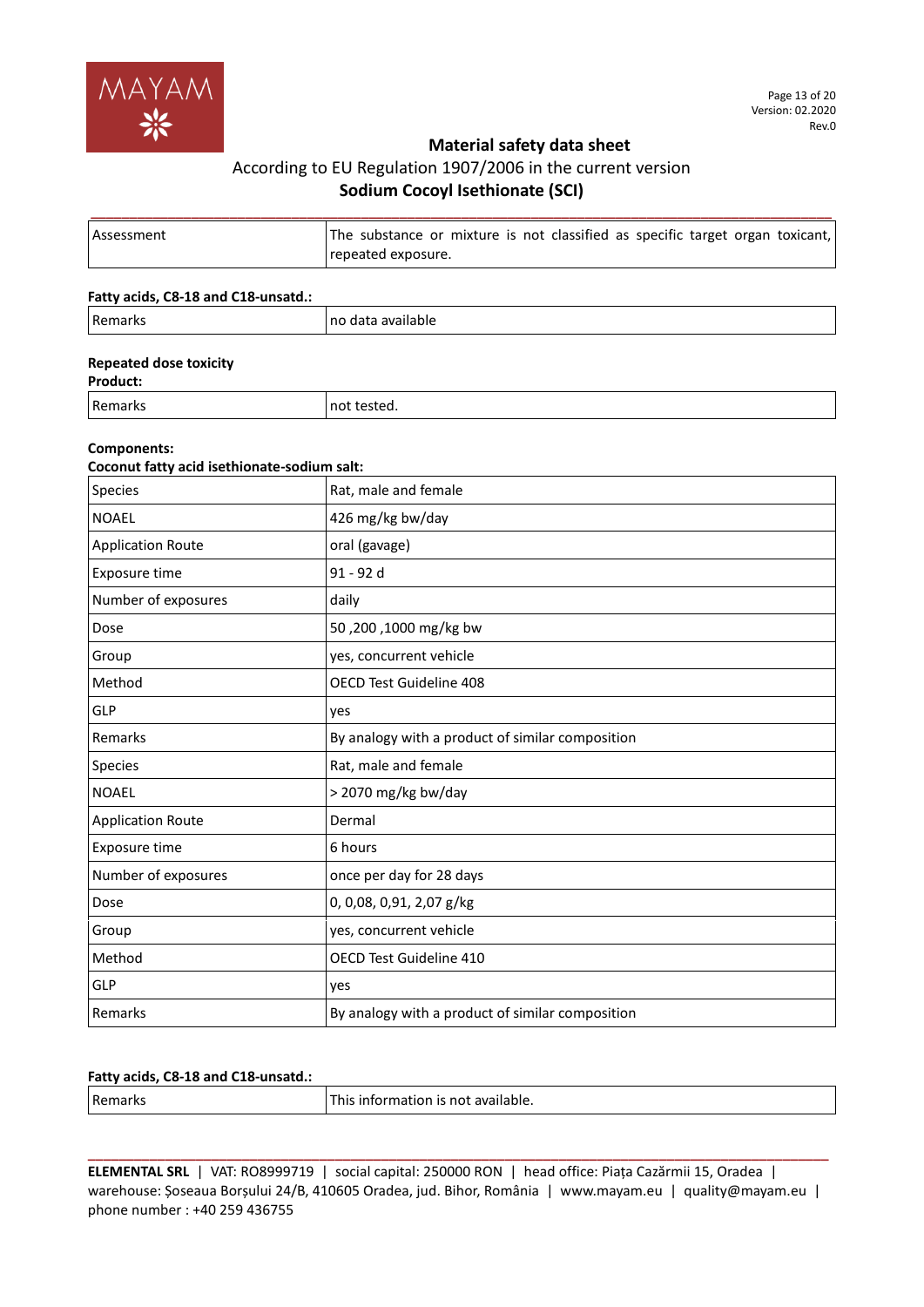

**\_\_\_\_\_\_\_\_\_\_\_\_\_\_\_\_\_\_\_\_\_\_\_\_\_\_\_\_\_\_\_\_\_\_\_\_\_\_\_\_\_\_\_\_\_\_\_\_\_\_\_\_\_\_\_\_\_\_\_\_\_\_\_\_\_\_\_\_\_\_\_\_\_\_\_\_\_\_\_\_\_\_\_\_\_\_\_\_\_\_\_\_\_\_\_\_**

## **Aspiration toxicity Components: Coconut fatty acid isethionate-sodium salt:** no data available

## **Fatty acids, C8-18 and C18-unsatd.:** No aspiration toxicity classification

# 12. Ecological information

# **12.1 Toxicity**

## **Product:**

| Toxicity to fish                                       | LC50 (Danio rerio (zebra fish)): 10 - 100 mg/l<br>Exposure time: 96 h<br>Method: OECD Test Guideline 203           |
|--------------------------------------------------------|--------------------------------------------------------------------------------------------------------------------|
| Toxicity to daphnia and other<br>aquatic invertebrates | EC50 (Daphnia magna (Water flea)): 30 mg/l<br>Exposure time: 48 h<br>Method: DIN 38412 T.11                        |
| Toxicity to algae                                      | EC10 (Pseudokirchneriella subcapitata (algae)): 0,3 mg/l<br>Exposure time: 72 h<br>Method: OECD Test Guideline 201 |
| Toxicity to microorganisms                             | $EC50:$ > 1.000 mg/l<br>Method: OECD Test Guideline 209                                                            |

## **Components:**

## **Coconut fatty acid isethionate-sodium salt:**

| Toxicity to fish                                       | LC50 (Oncorhynchus mykiss (rainbow trout)): 9,9 mg/l<br>End point: mortality<br>Exposure time: 96 h<br>Test Type: semi-static test<br>Method: OECD Test Guideline 203<br>GLP: yes<br>Remarks: The values mentioned are those of the active<br>ingredient. |
|--------------------------------------------------------|-----------------------------------------------------------------------------------------------------------------------------------------------------------------------------------------------------------------------------------------------------------|
| Toxicity to daphnia and other<br>aquatic invertebrates | EC50 (Daphnia magna (Water flea)): > 32 mg/l<br>End point: Immobilization<br>Exposure time: 48 h<br>Test Type: static test<br>Method: OECD Test Guideline 202<br>GLP: yes<br>Remarks: By analogy with a product of similar composition                    |
| Toxicity to algae                                      | ErC50 (Pseudokirchneriella subcapitata (green algae)): 4,8<br>mg/l<br>End point: Growth rate                                                                                                                                                              |

**ELEMENTAL SRL** | VAT: RO8999719 | social capital: 250000 RON | head office: Piața Cazărmii 15, Oradea | warehouse: Șoseaua Borșului 24/B, 410605 Oradea, jud. Bihor, România | www.mayam.eu | quality@mayam.eu | phone number : +40 259 436755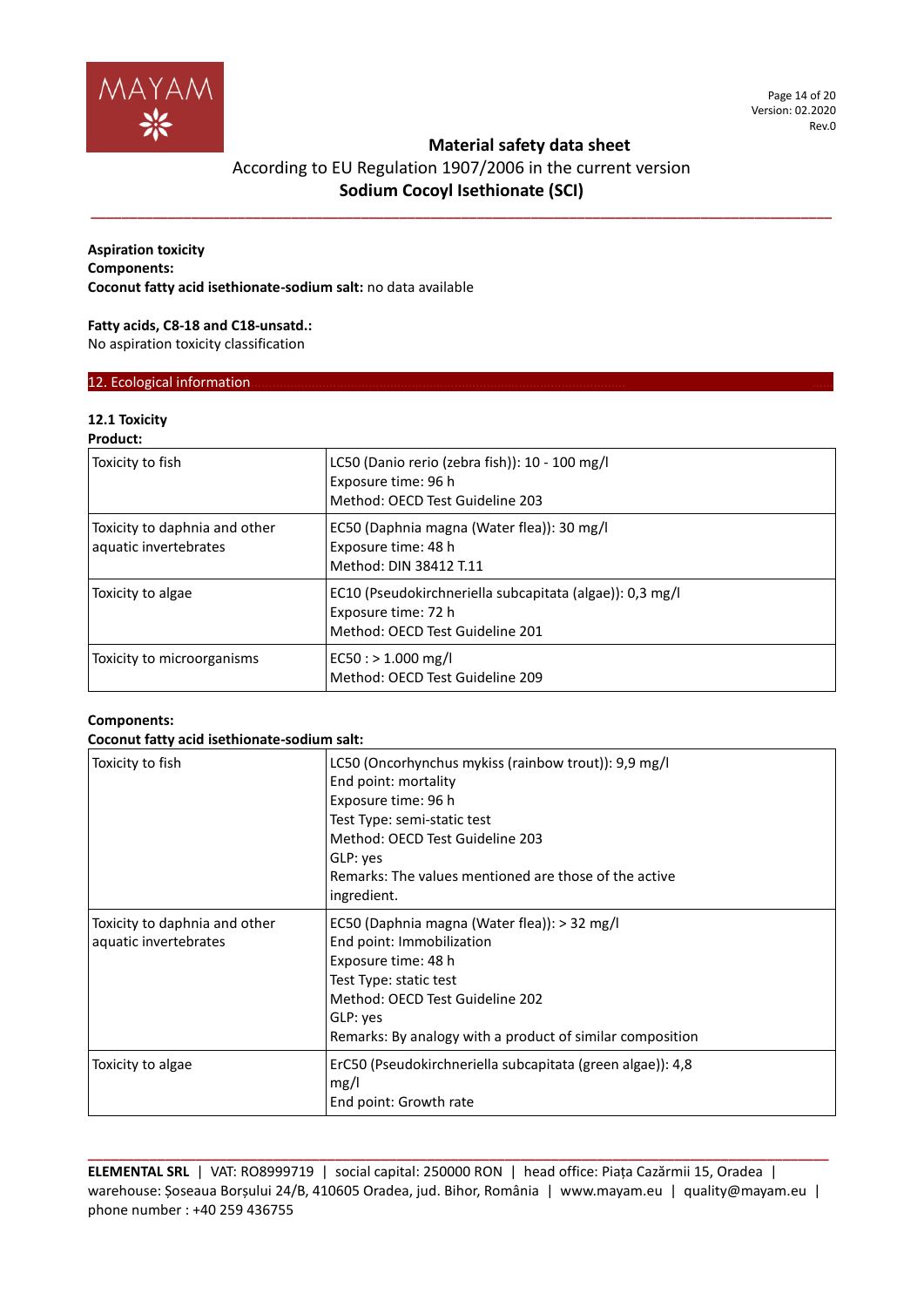

# According to EU Regulation 1907/2006 in the current version **Sodium Cocoyl Isethionate (SCI)**

|                                                                                                      | Exposure time: 72 h<br>Test Type: static test<br>Analytical monitoring: yes<br>Method: OECD Test Guideline 201<br>GLP: yes                                                                                                 |
|------------------------------------------------------------------------------------------------------|----------------------------------------------------------------------------------------------------------------------------------------------------------------------------------------------------------------------------|
|                                                                                                      | NOEC (Pseudokirchneriella subcapitata (green algae)): 0,31<br>mg/l<br>End point: Growth rate<br>Exposure time: 72 h<br>Test Type: static test<br>Analytical monitoring: yes<br>Method: OECD Test Guideline 201<br>GLP: yes |
| Toxicity to microorganisms                                                                           | EC50 (activated sludge): > 687 mg/l<br>End point: Bacteria toxicity (respiration inhibition)<br>Exposure time: 3 h<br>Test Type: static test<br>Method: OECD Test Guideline 209<br>GLP: no                                 |
|                                                                                                      | Remarks: The values mentioned are those of the active<br>ingredient.                                                                                                                                                       |
| Toxicity to fish (Chronic toxicity)                                                                  | Remarks: no data available                                                                                                                                                                                                 |
| Toxicity to daphnia and other aquatic Remarks: no data available<br>invertebrates (Chronic toxicity) |                                                                                                                                                                                                                            |

## **Ecotoxicology Assessment**

| Chronic aquatic toxicity | Harmful to aquatic life with long lasting effects. |
|--------------------------|----------------------------------------------------|
|                          |                                                    |

## **Fatty acids, C8-18 and C18-unsatd.:**

| Toxicity to fish                                       | LC50 (Oryzias latipes (Orange-red killifish)): 5 mg/l<br>Exposure time: 96 h<br>Method: OECD Test Guideline 203<br>Remarks: By analogy with a product of similar composition       |
|--------------------------------------------------------|------------------------------------------------------------------------------------------------------------------------------------------------------------------------------------|
| Toxicity to daphnia and other<br>aquatic invertebrates | (Daphnia magna (Water flea)): 3,6 mg/l<br>Exposure time: 48 h<br>Method: OECD Test Guideline 202<br>Remarks: By analogy with a product of similar composition                      |
| Toxicity to algae                                      | (Pseudokirchneriella subcapitata (green algae)): > 7,6 mg/l<br>Exposure time: 72 h<br>Method: OECD Test Guideline 201<br>Remarks: By analogy with a product of similar composition |
| Toxicity to microorganisms                             | Remarks: no data available                                                                                                                                                         |

**ELEMENTAL SRL** | VAT: RO8999719 | social capital: 250000 RON | head office: Piața Cazărmii 15, Oradea | warehouse: Șoseaua Borșului 24/B, 410605 Oradea, jud. Bihor, România | www.mayam.eu | quality@mayam.eu | phone number : +40 259 436755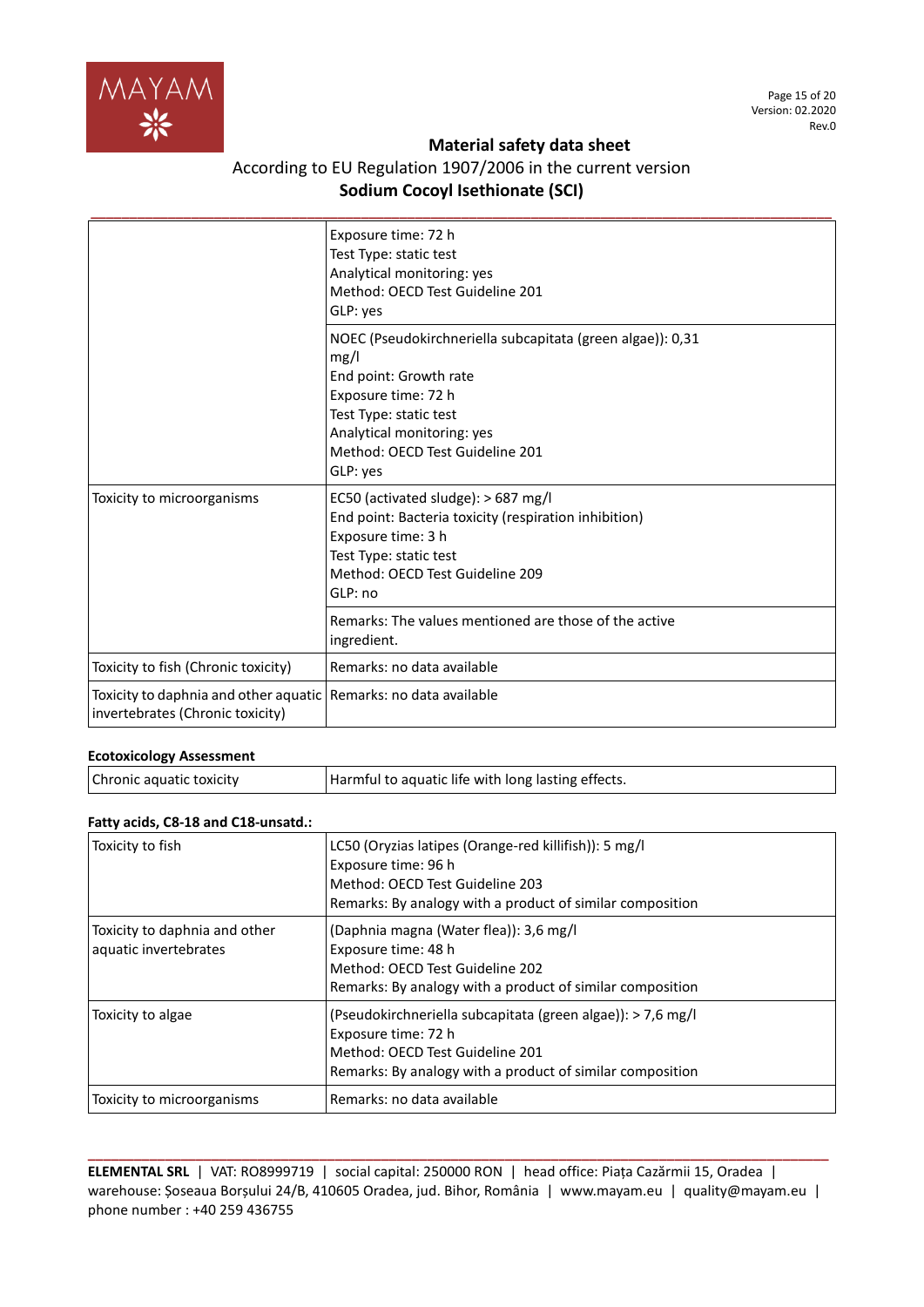

# According to EU Regulation 1907/2006 in the current version **Sodium Cocoyl Isethionate (SCI)**

| Toxicity to fish (Chronic toxicity)                                          | Remarks: no data available |
|------------------------------------------------------------------------------|----------------------------|
| Toxicity to daphnia and other<br>aquatic invertebrates<br>(Chronic toxicity) | Remarks: no data available |
| Toxicity to soil dwelling organisms                                          | Remarks: Not applicable    |
| Plant toxicity                                                               | Remarks: Not applicable    |
| Sediment toxicity                                                            | Remarks: Not applicable    |
| Toxicity to terrestrial organisms                                            | Remarks: Not applicable    |

#### **12.2 Persistence and degradability Product:**

| Proguct:         |                                  |
|------------------|----------------------------------|
| Biodegradability | Biodegradation: $> 80\%$         |
|                  | Exposure time: 28 d              |
|                  | Method: OECD Test Guideline 301E |

## **Components:**

### **Coconut fatty acid isethionate-sodium salt:**

| Test Type: aerobic<br>Inoculum: activated sludge<br>Concentration: 2 mg/l<br>Result: Readily biodegradable.<br>Biodegradation: 78 %<br>Related to: Biochemical Oxygen Demand (BOD)<br>Exposure time: 28 d<br>Method: OECD Test Guideline 301D<br>GLP: yes | Biodegradability |
|-----------------------------------------------------------------------------------------------------------------------------------------------------------------------------------------------------------------------------------------------------------|------------------|

## **Fatty acids, C8-18 and C18-unsatd.:**

| Biodegradability | Test Type: aerobic             |
|------------------|--------------------------------|
|                  | Result: Readily biodegradable. |

## **12.3 Bioaccumulative potential**

**Product:**

| l Bioaccumulation | Remarks: Due to the low logPow bioaccumulation is not |
|-------------------|-------------------------------------------------------|
|                   | expected                                              |

## **Components:**

| Coconut fatty acid isethionate-sodium salt: |                        |
|---------------------------------------------|------------------------|
| Partition coefficient: n-                   | log Pow: -0,41 (20 °C) |
| octanol/water                               | pH:7                   |
|                                             | l Method: Other        |

**ELEMENTAL SRL** | VAT: RO8999719 | social capital: 250000 RON | head office: Piața Cazărmii 15, Oradea | warehouse: Șoseaua Borșului 24/B, 410605 Oradea, jud. Bihor, România | www.mayam.eu | quality@mayam.eu | phone number : +40 259 436755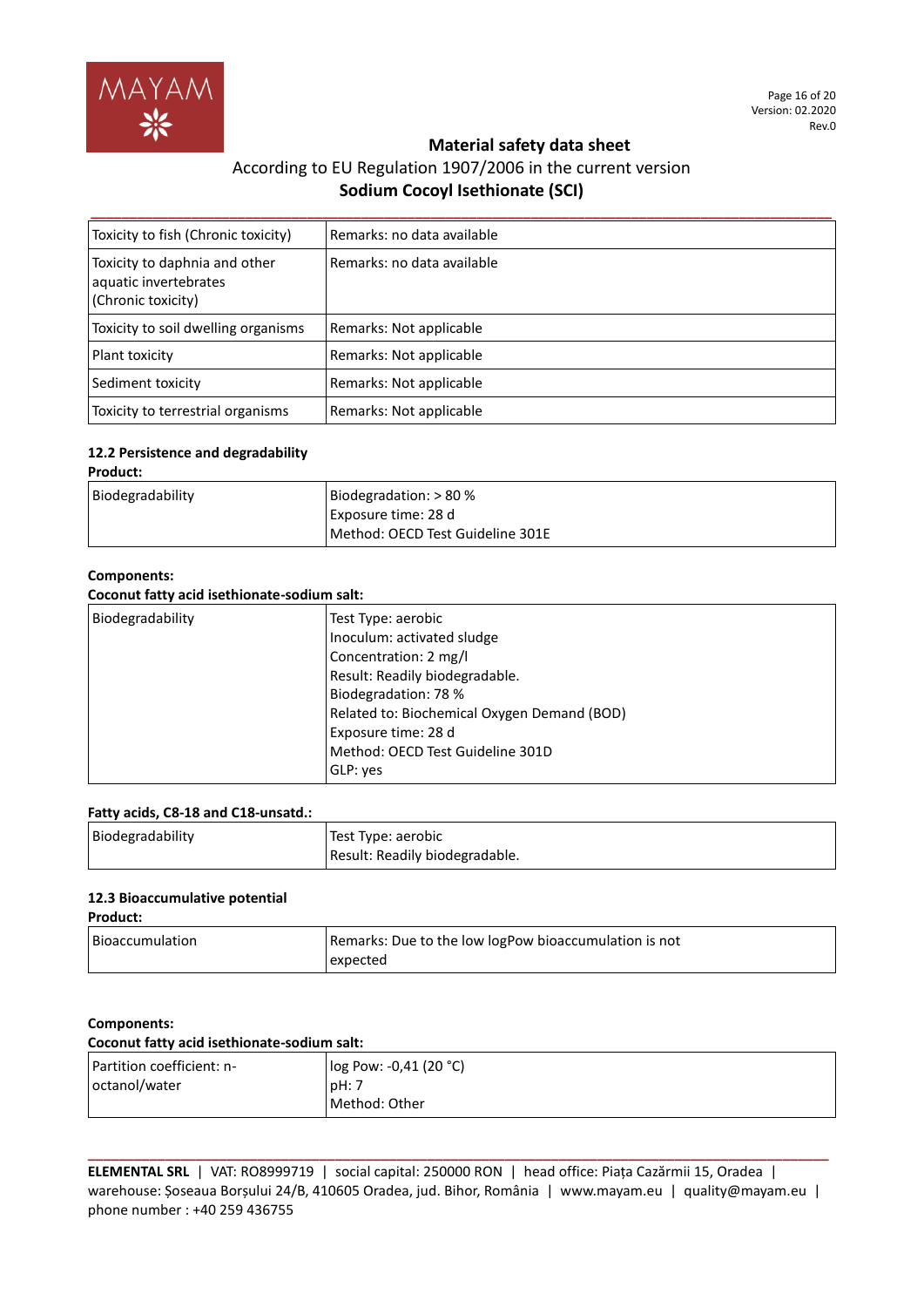

# According to EU Regulation 1907/2006 in the current version **Sodium Cocoyl Isethionate (SCI)**

| l GLP: no<br>Remarks: Calculated on the basis of measured solubilities in water at pH 7 and in<br>I n-octanol. |
|----------------------------------------------------------------------------------------------------------------|

#### **Fatty acids, C8-18 and C18-unsatd.:**

| <b>Bioaccumulation</b> | Remarks: Due to the distribution coefficient n-octanol/water, accumulation in |
|------------------------|-------------------------------------------------------------------------------|
|                        | organisms is not expected.                                                    |

## **12.4 Mobility in soil**

## **Product:**

| Distribution among environmental Remarks: not tested. |  |
|-------------------------------------------------------|--|
| compartments                                          |  |

## **Components:**

## **Coconut fatty acid isethionate-sodium salt:**

| Distribution among environmental Adsorption |                                                           |
|---------------------------------------------|-----------------------------------------------------------|
| compartments                                | Medium: water - soil                                      |
|                                             | Koc: 1451, log Koc: 3,2                                   |
|                                             | Method: OECD Test Guideline 106                           |
|                                             | Remarks: By analogy with a product of similar composition |

## **Fatty acids, C8-18 and C18-unsatd.:**

| Distribution among environmental Remarks: no data available |  |
|-------------------------------------------------------------|--|
| compartments                                                |  |

## **12.5 Results of PBT and vPvB assessment**

#### **Product:**

| Assessment | This substance/mixture contains no components considered to be either                                                           |
|------------|---------------------------------------------------------------------------------------------------------------------------------|
|            | persistent, bioaccumulative and toxic (PBT), or very persistent and very<br>bioaccumulative (vPvB) at levels of 0.1% or higher. |

## **Components:**

#### **Coconut fatty acid isethionate-sodium salt:**

| Assessment | <sup>1</sup> The substance is not identified as a PBT or as a vPvB substance. |
|------------|-------------------------------------------------------------------------------|
|            |                                                                               |

## **Fatty acids, C8-18 and C18-unsatd.:**

| Assessment                                    | This substance is not considered to be persistent, bioaccumulating and toxic<br>$(PBT)$ .          |
|-----------------------------------------------|----------------------------------------------------------------------------------------------------|
| 12.6 Other adverse effects<br><b>Product:</b> |                                                                                                    |
| <b>Environmental fate and pathways</b>        | Due to the distribution coefficient n-octanol/water, accumulation in organisms is<br>not expected. |

**ELEMENTAL SRL** | VAT: RO8999719 | social capital: 250000 RON | head office: Piața Cazărmii 15, Oradea | warehouse: Șoseaua Borșului 24/B, 410605 Oradea, jud. Bihor, România | www.mayam.eu | quality@mayam.eu | phone number : +40 259 436755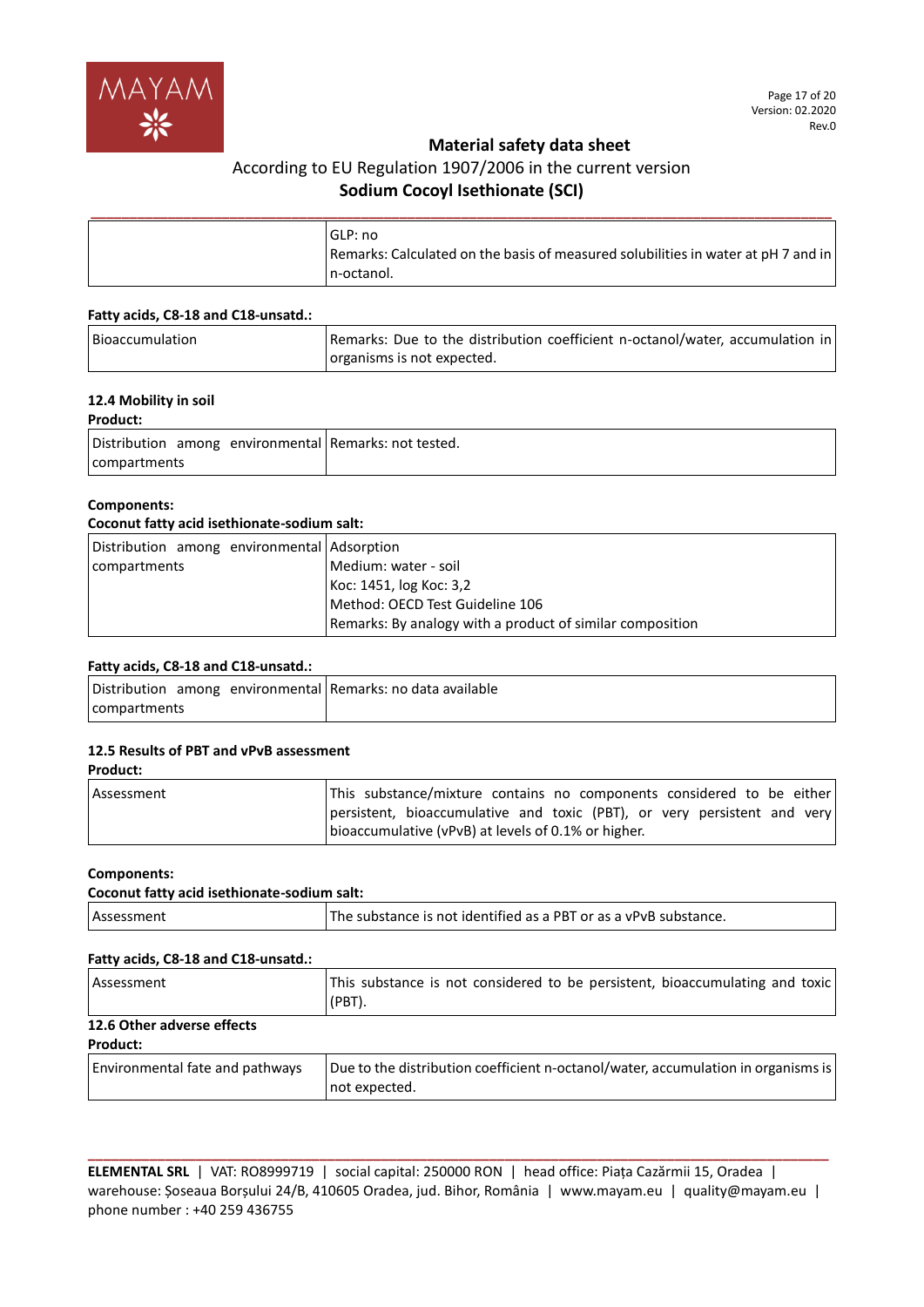

| Additional ecological information | no data available |
|-----------------------------------|-------------------|
|                                   |                   |
| Components:                       |                   |

## **Fatty acids, C8-18 and C18-unsatd.:**

| Additional ecological information | The product should not be allowed to enter drains, water |
|-----------------------------------|----------------------------------------------------------|
|                                   | courses or the soil.                                     |

## 13. Disposal considerations

## **13.1 Waste treatment methods**

| Product                | In accordance with local authority regulations, take to special waste incineration<br>l plant |
|------------------------|-----------------------------------------------------------------------------------------------|
| Contaminated packaging | Packaging that cannot be cleaned should be disposed of as product waste                       |

### 14. Transport information

## **Section 14.1. to 14.5.**

**ADR** not restricted

**ADN** not restricted

**RID** not restricted

**IATA** not restricted

**IMDG** not restricted

## **14.6. Special precautions for user**

See sections 6 to 8 of this Safety Data Sheet.

**14.7. Transport in bulk according to Annex II of MARPOL73/78 and the IBC Code (International Bulk Chemicals Code)** No transport as bulk according IBC - Code.

## 15. Regulatory information.

## **15.1 Safety, health and environmental regulations/legislation specific for the substance or mixture**

| REACH - Candidate List of Substances   Not applicable<br>of Very<br>High<br>Concern<br>for<br>Authorisation (Article 59). |  |
|---------------------------------------------------------------------------------------------------------------------------|--|
| Regulation (EC) No 1005/2009 on Not applicable<br>substances that<br>deplete the ozone layer                              |  |
| Regulation (EC) No 850/2004 on Not applicable<br>persistent organic                                                       |  |

**ELEMENTAL SRL** | VAT: RO8999719 | social capital: 250000 RON | head office: Piața Cazărmii 15, Oradea | warehouse: Șoseaua Borșului 24/B, 410605 Oradea, jud. Bihor, România | www.mayam.eu | quality@mayam.eu | phone number : +40 259 436755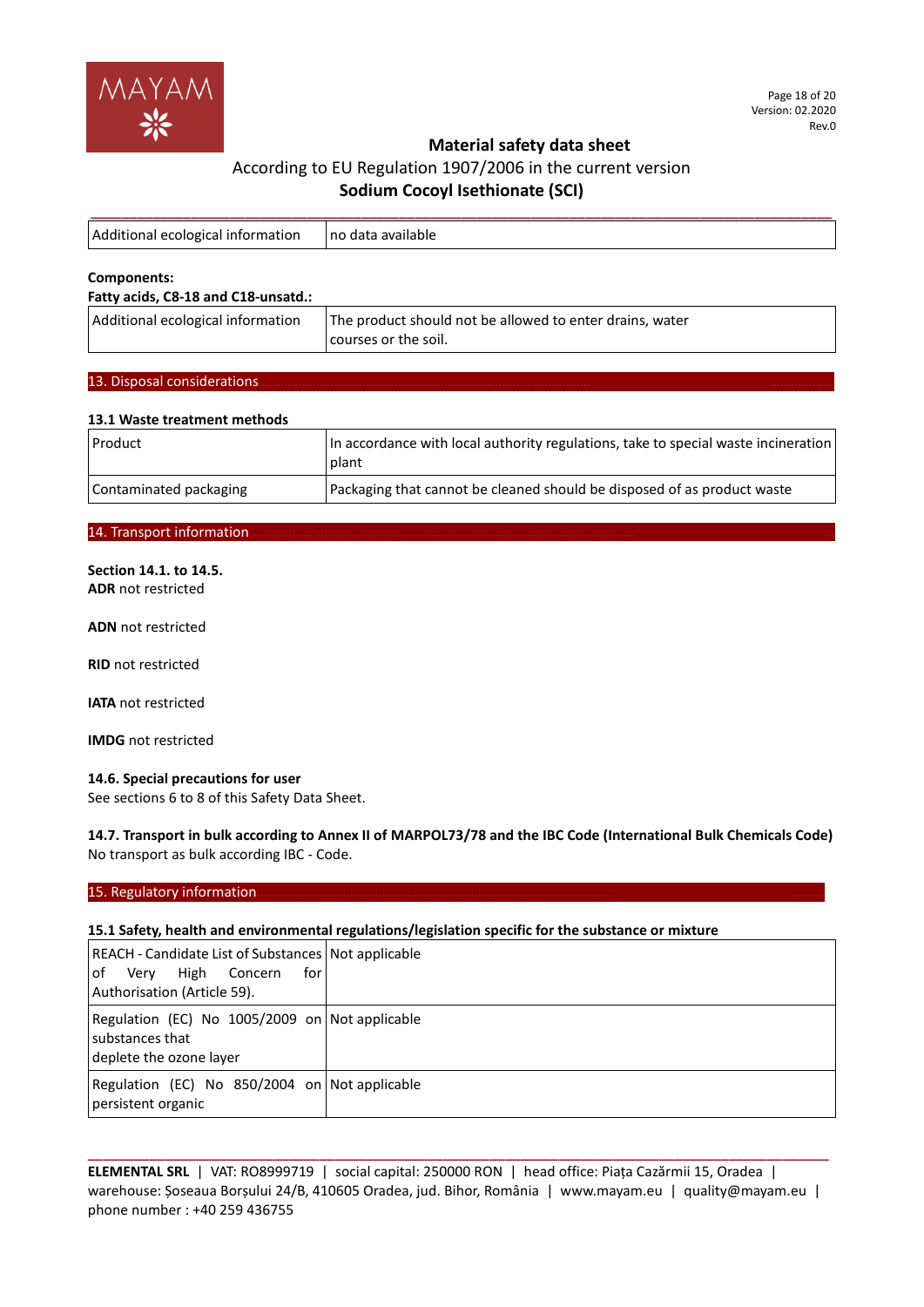

# According to EU Regulation 1907/2006 in the current version **Sodium Cocoyl Isethionate (SCI)**

## **Other regulations:**

VDI 2263 "Dust fires and explosions; Danger, Evaluation, Protection measures" Apart from the data/regulations specified in this chapter, no further information is available concerning safety, health and environmental protection.

## **15.2 Chemical safety assessment**

A Chemical Safety Assessment has been carried out for this substance.

#### 16. Additional information.

## **16.1 Abbreviations:**

ADR: European Agreement concerning the International Carriage of Dangerous Goods by Road. CAS: Chemical Abstracts Service (division of the American Chemical Society). CLP: Classification, Labeling, Packaging. DNEL: Derived No Effect Level. EINECS: European Inventory of Existing Commercial Chemical Substances. GHS: Globally Harmonized System of Classification and Labeling of Chemicals. IATA: International Air Transport Association. IATA-DGR: Dangerous Goods Regulation by the "International Air Transport Association" (IATA). ICAO: International Civil Aviation Organization. ICAO-TI: Technical Instructions by the "International Civil Aviation Organization" (ICAO). IMDG: International Maritime Code for Dangerous Goods. INCI: International Nomenclature of Cosmetic Ingredients. LTE: Long-term exposure. PNEC: Predicted No Effect Concentration. RID: Regulation Concerning the International Transport of Dangerous Goods by Rail.

STE: Short-term exposure.

STEL: Short Term Exposure limit.

STOT: Specific Target Organ Toxicity.

## **16.3 Full text of other abbreviations**

ADN - European Agreement concerning the International Carriage of Dangerous Goods by Inland Waterways; ADR - European Agreement concerning the International Carriage of Dangerous Goods by Road; AICS - Australian Inventory of Chemical Substances; ASTM - American Society for the Testing of Materials; bw - Body weight; CLP - Classification Labelling Packaging; Regulation; Regulation (EC) No 1272/2008; CMR - Carcinogen, Mutagen or Reproductive Toxicant; DIN - Standard of the German Institute for Standardisation; DSL - Domestic Substances List (Canada); ECHA - European Chemicals Agency; EC-Number - European Community number; ECx - Concentration associated with x% response; ELx - Loading rate associated with x% response; EmS - Emergency Schedule; ENCS - Existing and New Chemical Substances (Japan); ErCx - Concentration associated with x% growth rate response; GHS – Globally Harmonized System; GLP - Good Laboratory Practice; IARC - International Agency for Research on Cancer; IATA - International Air Transport Association; IBC - International Code for the Construction and Equipment of Ships carrying Dangerous Chemicals in Bulk; IC50 - Half maximal inhibitory concentration; ICAO - International Civil Aviation Organization; IECSC - Inventory of Existing Chemical Substances in China; IMDG - International Maritime Dangerous Goods; IMO - International Maritime Organization; ISHL - Industrial Safety and Health Law (Japan); ISO - International Organisation for Standardization; KECI - Korea Existing Chemicals Inventory; LC50 - Lethal Concentration to 50 % of a test population; LD50 - Lethal Dose to 50% of a test population (Median Lethal Dose); MARPOL - International Convention for the Prevention of Pollution from

**ELEMENTAL SRL** | VAT: RO8999719 | social capital: 250000 RON | head office: Piața Cazărmii 15, Oradea | warehouse: Șoseaua Borșului 24/B, 410605 Oradea, jud. Bihor, România | www.mayam.eu | quality@mayam.eu | phone number : +40 259 436755